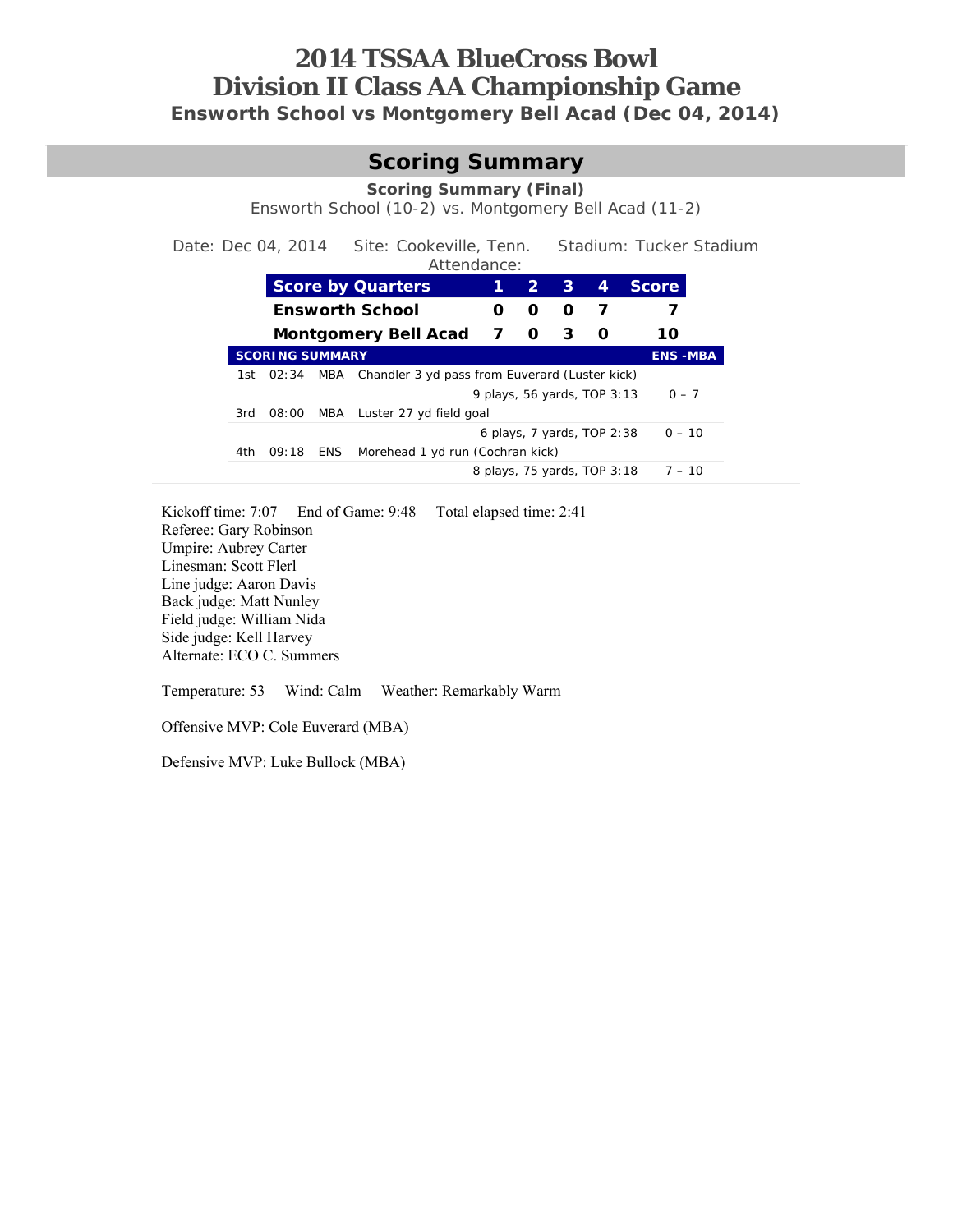# **Team Statistics**

**Team Statistics (Final)** 

| <b>Team Totals</b><br><b>ENS</b>                    | <b>MBA</b>   |
|-----------------------------------------------------|--------------|
| <b>FIRST DOWNS</b><br>14                            | 14           |
| 7<br>Rushing                                        | 9            |
| Passing<br>6                                        | 5            |
| Penalty<br>1                                        | 0            |
| NET YARDS RUSHING<br>132                            | 154          |
| 36<br><b>Rushing Attempts</b>                       | 37           |
| 3.7<br>Average Per Rush                             | 4.2          |
| Rushing Touchdowns<br>1                             | 0            |
| Yards Gained Rushing<br>151                         | 164          |
| 19<br>Yards Lost Rushing                            | 10           |
| NET YARDS PASSING<br>145                            | 114          |
| $9 - 18 - 2$<br>Completions-Attempts-Int            | $9 - 22 - 2$ |
| Average Per Attempt<br>8.1                          | 5.2          |
| Average Per Completion<br>16.1                      | 12.7         |
| Passing Touchdowns<br>0                             | 1            |
| <b>TOTAL OFFENSE YARDS</b><br>277                   | 268          |
| 54<br>Total offense plays                           | 59           |
| Average Gain Per Play<br>5.1                        | 4.5          |
| <b>Fumbles: Number-Lost</b><br>$2 - 2$              | 1-0          |
| <b>Penalties: Number-Yards</b><br>$8 - 62$          | $7 - 59$     |
| <b>PUNTS-YARDS</b><br>4-140                         | $4 - 146$    |
| Average Yards Per Punt<br>35.0                      | 36.5         |
| Net Yards Per Punt<br>35.0                          | 36.5         |
| Inside 20<br>0                                      | 2            |
| 50+ Yards<br>1                                      | 0            |
| Touchbacks<br>Ο                                     | 0            |
| Fair catch<br>Ο                                     | 2            |
| <b>KICKOFFS-YARDS</b><br>2-77                       | $3 - 123$    |
| Average Yards Per Kickoff<br>38.5                   | 41.0         |
| Net Yards Per Kickoff<br>30.0                       | 27.7         |
| Touchbacks<br>0                                     | 2            |
| Punt returns: Number-Yards-TD<br>$1 - 0 - 0$        | $2 - 0 - 0$  |
| Average Per Return<br>0.0                           | 0.0          |
| Kickoff returns: Number-Yds-TD<br>0-0-0             | $1 - 17 - 0$ |
| 0.0<br>Average Per Return                           | 17.0         |
| $2 - 0 - 0$<br><b>Interceptions: Number-Yds-TD</b>  | 2-7-0        |
| Fumble Returns: Number-Yds-TD<br>$0 - 0 - 0$        | $0 - 0 - 0$  |
| Miscellaneous Yards<br>0                            | Ο            |
| <b>Possession Time</b><br>24:44                     | 23:16        |
| 3:34<br>1st Quarter                                 | 8:26         |
| 2nd Quarter<br>7:20                                 | 4:40         |
| 3rd Quarter<br>4:58                                 | 7:02         |
| 4th Ouarter<br>8:52                                 | 3:08         |
| <b>Third-Down Conversions</b><br>5 of 11<br>2 of 11 |              |
| <b>Fourth-Down Conversions</b><br>0 of 1            | 1 of 3       |
| <b>Red-Zone Scores-Chances</b><br>$1 - 2$           | $2 - 3$      |
| $1 - 2$<br>Touchdowns                               | $1 - 3$      |
| Field goals<br>$0 - 2$                              | $1 - 3$      |
| Sacks By: Number-Yards<br>$0 - 0$                   | $0 - 0$      |
| <b>PAT Kicks</b><br>$1 - 1$                         | $1 - 1$      |
| <b>Field Goals</b><br>$0 - 1$                       | 1-1          |
| <b>Points off turnovers</b><br>0                    | 3            |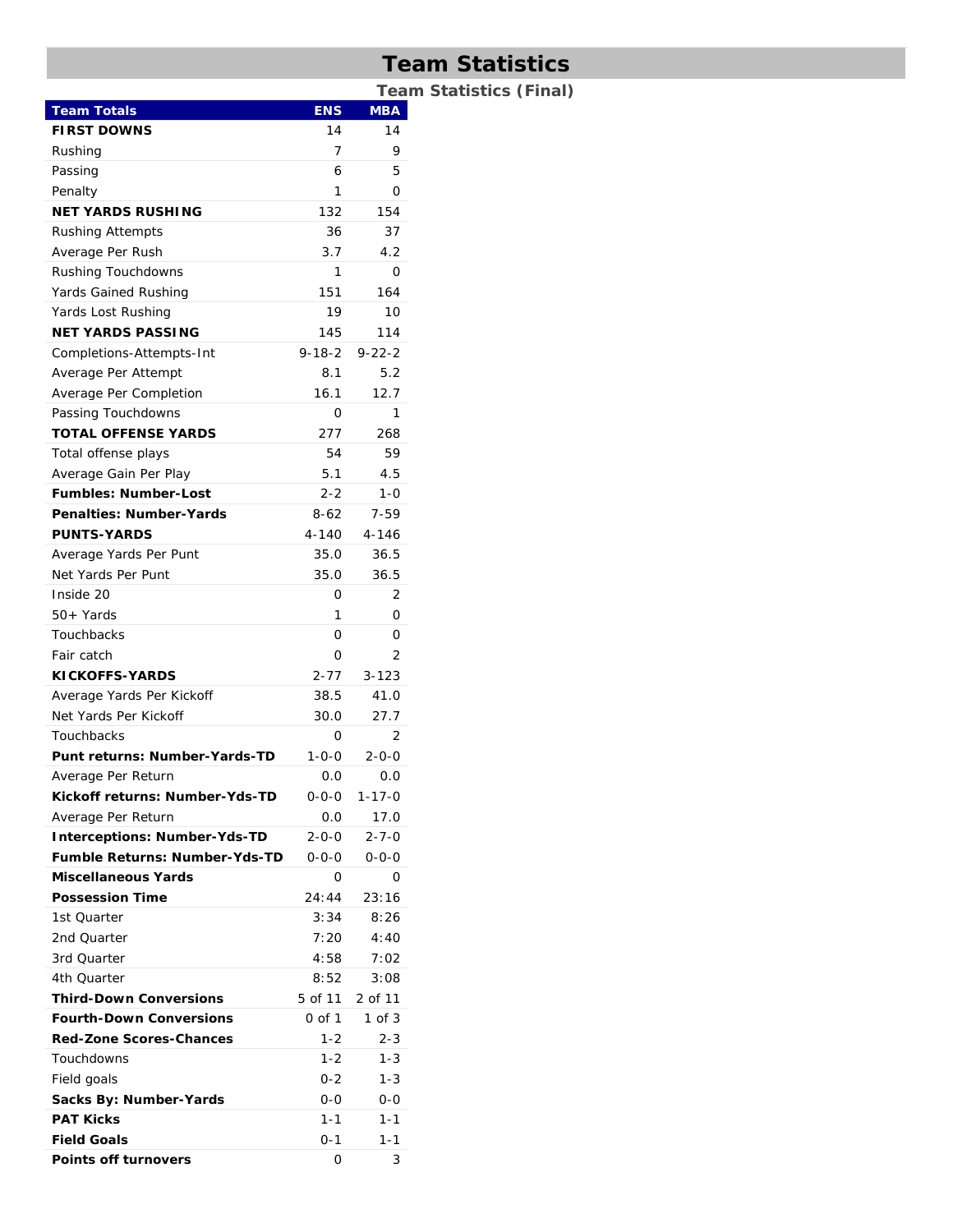# **Individual Statistics**

#### **Individual Statistics (Final)**

| <b>RUSHING No.</b><br><b>Settles</b><br>Morehead | 13            |                |               |          |          |               |                          |
|--------------------------------------------------|---------------|----------------|---------------|----------|----------|---------------|--------------------------|
|                                                  |               |                |               |          |          |               | Gain Loss Net TD Lg Avg. |
|                                                  |               | 72             | $\mathcal{L}$ | 70       | $\Omega$ | 10            | 5.4                      |
|                                                  | 19            | 62             | 13            | 49       |          | 10            | 2.6                      |
| Covington                                        |               | 11             | $\Omega$      | 11       | $\Omega$ | 11            | 11.0                     |
| Freeland                                         |               | $\overline{2}$ | $\Omega$      | 2        | $\Omega$ | $\mathcal{P}$ | 2.0                      |
| Sheffield                                        | $\mathcal{P}$ | 4              | 4             | $\Omega$ | $\Omega$ | 4             | 0.0                      |
| Totals                                           | 36            | 151            | 19.           | 132      |          | 11            | 3.7                      |

|                | PASSING Cmp-Att-Int Yds TD Long Sack |     |   |     |  |
|----------------|--------------------------------------|-----|---|-----|--|
| <b>Settles</b> | $8 - 17 - 2$                         | 142 |   | 48  |  |
| Goodwin        | $1 - 1 - 0$                          | ર   | O | - 2 |  |
| Totals         | $9 - 18 - 2$                         | 145 |   | 48  |  |

| <b>RECEIVING</b> | No. | Yds |   | La |
|------------------|-----|-----|---|----|
| Hopkins          | 3   | 36  | O | 15 |
| Sheffield        | 2   | 54  | O | 48 |
| McGraw           | 2   | 41  | O | つら |
| Morehead         | 2   | 14  | O | 11 |
| Totals           | Q   | 145 | 0 | 48 |

| PUNTING No. Yds Avg Long In20 TB |            |     |          |  |
|----------------------------------|------------|-----|----------|--|
| Green                            | 3 119 39.7 | 54  | $\Omega$ |  |
| <b>TFAM</b>                      | 1 21 21 0  | -21 | ∩        |  |
| Totals                           | 4 140 35.0 | 54  |          |  |

|                    | <b>Punts</b> |          |          |   | <b>Kickoffs</b>  |          | <b>Intercept</b> |          |                  |
|--------------------|--------------|----------|----------|---|------------------|----------|------------------|----------|------------------|
| <b>ALL RETURNS</b> | No.          |          |          |   | Yds Lg No Yds Lg |          | <b>No</b>        | Yds.     | Lq.              |
| Sheffield          | O            | O        | O        | O | O                | O        |                  |          | O                |
| McGraw             |              | $\Omega$ | $\Omega$ | O | O                | $\Omega$ | O                | $\Omega$ | O                |
| Holt               | O            | O        | $\Omega$ | O | <sup>o</sup>     | 0        |                  | O        | O                |
| Totals             |              | O        | O        | O | O                | O        |                  | O        | $\left( \right)$ |

| <b>ALL PURPOSE</b> | <b>Rush</b> | <b>Rcv</b> | <b>KR</b> | <b>PR</b> | IR. | Total |
|--------------------|-------------|------------|-----------|-----------|-----|-------|
| Settles            | 70          | O          | O         | O         | O   | 70    |
| Morehead           | 49          | 14         | O         | O         | O   | 63    |
| Sheffield          | O           | 54         | O         | O         | O   | 54    |
| <b>McGraw</b>      | O           | 41         | O         | O         | O   | 41    |
| Hopkins            | Ω           | 36         | O         | O         | O   | 36    |
| Covington          | 11          | O          | O         | U         | O   | 11    |
| Freeland           | 2           | O          | O         | U         | O   | 2     |
| Totals L           | 132         | 145        | U         | ∩         | ∩   | つフフ   |

| Euverard          | $9 - 21 - 2$  |    | 114  |    |   | 25 |  |
|-------------------|---------------|----|------|----|---|----|--|
| <b>TEAM</b>       | $0 - 1 - 0$   |    | Ω    |    | O | Ω  |  |
| Totals            | $9 - 22 - 2$  |    | 114  |    |   | 25 |  |
|                   |               |    |      |    |   |    |  |
| RECEIVING No. Yds |               |    | ⊤ TD | La |   |    |  |
| Rolfe             | 5             | 65 | ∩    | 20 |   |    |  |
| Chandler          | $\mathcal{P}$ | 11 |      | 8  |   |    |  |

**PASSING Cmp-Att-Int Yds TD Long Sack**

| <u>ULIOI IUILU</u> | ╭ |     |              | . . |  |
|--------------------|---|-----|--------------|-----|--|
| Wilson             |   | 25  | O            | 25  |  |
| Tusie              |   | 11  | O            | 11  |  |
| Lacey              | ∩ | 2   | $\mathbf{O}$ | O   |  |
| Totals             |   | 114 |              | 25  |  |

| PUNTING No. Yds Avg Long In20 TB |            |    |     |
|----------------------------------|------------|----|-----|
| Luster                           | 4 146 36.5 | 44 | ()  |
| Totals                           | 4 146 36.5 | 44 | - 0 |

|                                 | <b>Punts</b> |              |          | <b>Kickoffs</b> |              |          | Intercept |       |    |
|---------------------------------|--------------|--------------|----------|-----------------|--------------|----------|-----------|-------|----|
| ALL RETURNS No Yds Lg No Yds Lg |              |              |          |                 |              |          | <b>No</b> | - Yds | La |
| Wilson                          | ∩            | O            | O        |                 | 17           | -17      |           |       | O  |
| <b>Bullock</b>                  | O            | <sup>o</sup> | $\Omega$ | $\Omega$        | $\Omega$     | O        |           | O     | O  |
| Owen                            |              | O            | $\Omega$ | $\Omega$        | <sup>o</sup> | $\Omega$ |           |       |    |
| Totals                          |              | O            | O        |                 |              | 17       |           |       |    |

| <b>ALL PURPOSE Rush</b> |     | <b>Rcv</b>    | <b>KR</b> | <b>PR</b> | 1R | Total |
|-------------------------|-----|---------------|-----------|-----------|----|-------|
| Chandler                | 77  | 11            | Ω         | Ω         | O  | 88    |
| Rolfe                   | Ω   | 65            | O         | O         | O  | 65    |
| Euverard                | 47  | O             | O         | O         | O  | 47    |
| Wilson                  | Ω   | 25            | 17        | O         | O  | 42    |
| Lacey                   | 20  | $\mathcal{P}$ | O         | O         | O  | 22    |
| Tusie                   | 11  | 11            | O         | O         | O  | 22    |
| Owen                    | O   | O             | O         | O         | 7  | 7     |
| <b>TEAM</b>             | -1  | O             | O         | O         | O  | -1    |
| Totals                  | 154 | 114           | 17        | O         | 7  | 292   |

| <b>FIELD GOAL ATTEMPTS</b>        |  |  |               |
|-----------------------------------|--|--|---------------|
| Cochran 4th 00:00 29 yards Missed |  |  |               |
| KICKOFFS No. Yds TB OB Avg.       |  |  |               |
| Green                             |  |  | 2 77 0 1 38.5 |

**FUMBLES:** Ensworth School-Settles 2-2. Montgomery Bell Acad-TEAM 1-0.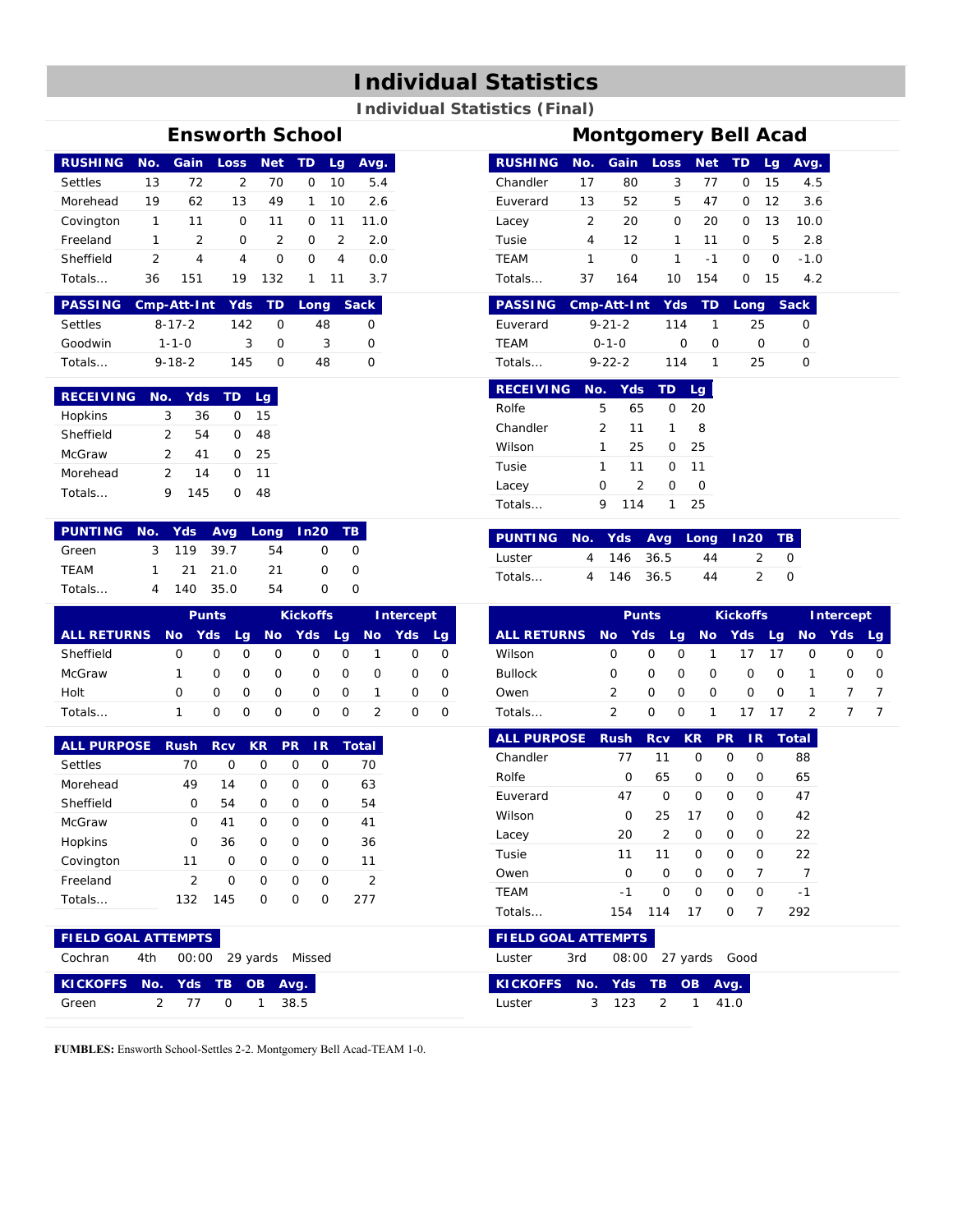# **Drive Chart**

|                        |                             |                             |                      |            |                 |                |             |         |                    | <b>Drive Chart (Final)</b> |                 |            |           |
|------------------------|-----------------------------|-----------------------------|----------------------|------------|-----------------|----------------|-------------|---------|--------------------|----------------------------|-----------------|------------|-----------|
|                        |                             |                             | <b>Drive Started</b> |            |                 |                |             |         | <b>Drive Ended</b> |                            | <b>Consumed</b> |            |           |
| <b>Team</b>            | Qtr                         | <b>Spot</b>                 | <b>Time</b>          |            | <b>Obtained</b> | <b>Spot</b>    | <b>Time</b> |         | <b>How Lost</b>    |                            | PI-Yds          | <b>TOP</b> | <b>RZ</b> |
| <b>ENS</b>             | 1st                         | E18                         | 09:26                |            | Interception    | E18            | 09:21       |         |                    | Interception               | $1 - 0$         | 0:05       |           |
| <b>ENS</b>             | 1st                         | E31                         | 07:42                | Downs      |                 | E29            | 05:47       |         | Punt               |                            | $3 - 2$         | 1:55       |           |
| <b>ENS</b>             | 1st                         | E35                         | 02:34                | Kickoff    |                 | E44            | 01:00       |         | Punt               |                            | $3-9$           | 1:34       |           |
| <b>ENS</b>             | 2 <sub>nd</sub>             | E08                         | 11:48                | Punt       |                 | M35            | 05:46       |         | Fumble             |                            | 12-57           | 6:02       |           |
| <b>ENS</b>             | 2 <sub>nd</sub>             | E20                         | 03:39                | Punt       |                 | E18            | 03:30       |         | Fumble             |                            | $1 - 2$         | 0:09       |           |
| <b>ENS</b>             | 2 <sub>nd</sub>             | E20                         | 02:15                |            | Interception    | E48            | 01:06       |         | Downs              |                            | $5 - 28$        | 1:09       |           |
| <b>ENS</b>             | 3rd                         | E20                         | 12:00                | Kickoff    |                 | E17            | 10:38       |         |                    | Interception               | $3 - 3$         | 1:22       |           |
| <b>ENS</b>             | 3rd                         | E20                         | 08:00                | Kickoff    |                 | E35            | 05:00       |         | Punt               |                            | $4 - 15$        | 3:00       |           |
| <b>ENS</b>             | 3rd                         | E25                         | 00:36                | Downs      |                 | M <sub>0</sub> | 09:18       | $\star$ |                    | <b>TOUCHDOWN</b>           | $8 - 75$        | 3:18       | #         |
| <b>ENS</b>             | 4th                         | E06                         | 07:07                | Punt       |                 | E12            | 03:48       |         | Punt               |                            | $6 - 6$         | 3:19       |           |
| <b>ENS</b>             | 4th                         | E41                         | 02:51                | Punt       |                 | M12            | 00:00       |         | Missed FG          |                            | $9 - 47$        | 2:51       | #         |
| <b>MBA</b>             | 1st                         | M35                         | 12:00                | Kickoff    |                 | E27            | 09:26       |         |                    | Interception               | $6 - 38$        | 2:34       |           |
| <b>MBA</b>             | 1st                         | E36                         | 09:21                |            | Interception    | E31            | 07:42       |         | Downs              |                            | $4 - 5$         | 1:39       |           |
| <b>MBA</b>             | 1st                         | M44                         | 05:47                | Punt       |                 | E <sub>0</sub> | 02:34       | $\star$ |                    | <b>TOUCHDOWN</b>           | $9 - 56$        | 3:13       | #         |
| <b>MBA</b>             | 1st                         | M35                         | 01:00                | Punt       |                 | E41            | 11:48       |         | Punt               |                            | $4 - 24$        | 1:12       |           |
| MBA                    | 2 <sub>nd</sub>             | M35                         | 05:46                | Fumble     |                 | M42            | 03:39       |         | Punt               |                            | $3 - 7$         | 2:07       |           |
| <b>MBA</b>             | 2nd                         | E18                         | 03:30                | Fumble     |                 | E08            | 02:15       |         |                    | Interception               | $3 - 10$        | 1:15       | #         |
| <b>MBA</b>             | 2nd                         | E48                         | 01:06                | Downs      |                 | E28            | 00:00       |         | End of half        |                            | 7-20            | 1:06       |           |
| <b>MBA</b>             | 3rd                         | E17                         | 10:38                |            | Interception    | E10            | 08:00       | $\star$ |                    | FIELD GOAL                 | $6 - 7$         | 2:38       | #         |
| <b>MBA</b>             | 3rd                         | M27                         | 05:00                | Punt       |                 | E25            | 00:36       |         | Downs              |                            | $11 - 48$       | 4:24       |           |
| MBA                    | 4th                         | M35                         | 09:18                | Kickoff    |                 | M50            | 07:07       |         | Punt               |                            | $4 - 15$        | 2:11       |           |
| MBA                    | 4th                         | M34                         | 03:48                | Punt       |                 | M43            | 02:51       |         | Punt               |                            | $3 - 9$         | 0:57       |           |
| <b>MBA</b>             | 4th                         | E20                         | 00:00                |            | Missed FG       | E20            | 00:00       |         | End of half        |                            | $0 - 0$         | 0:00       |           |
|                        |                             |                             |                      | 1st        | 2 <sub>nd</sub> | 3rd            | 4th         |         | 1st                | 2nd                        |                 |            |           |
| <b>Ensworth School</b> |                             |                             |                      | <b>Qtr</b> | Qtr             | Qtr            | <b>Qtr</b>  |         | <b>Half</b>        | <b>Half</b>                | <b>Total</b>    |            |           |
| Time of possession     |                             |                             |                      | 03:34      | 07:20           | 04:58          | 08:52       |         | 10:54              | 13:50                      | 24:44           |            |           |
|                        |                             | 3rd Down Conversions        |                      | 0/2        | 1/2             | 0/2            | 4/5         |         | 1/4                | 4/7                        | 5/11            |            |           |
|                        |                             | Average field position      |                      | E28        | E16             | E21            | E23         |         | E22                | E22                        | E22             |            |           |
|                        |                             | 4th Down Conversions        |                      | 0/0        | 0/1             | 0/0            | 0/0         |         | 0/1                | 0/0                        | 0/1             |            |           |
|                        |                             |                             |                      | 1st        | 2 <sub>nd</sub> | 3rd            | 4th         |         | 1st                | 2nd                        |                 |            |           |
|                        |                             | <b>Montgomery Bell Acad</b> |                      | Qtr        | Qtr             | Qtr            | Qtr         |         | <b>Half</b>        | <b>Half</b>                | <b>Total</b>    |            |           |
| Time of possession     |                             |                             |                      | 08:26      | 04:40           | 07:02          | 03:08       |         | 13:06              | 10:10                      | 23:16           |            |           |
|                        |                             | 3rd Down Conversions        |                      | 1/3        | 0/3             | 1/3            | 0/2         |         | 1/6                | 1/5                        | 2/11            |            |           |
|                        |                             | Average field position      |                      | M44        | E44             | E45            | M34         |         | M49                | M44                        | M47             |            |           |
|                        | 1/2<br>4th Down Conversions |                             |                      | 0/0        | 0/1             | 0/0            |             | 1/2     | 0/1                | 1/3                        |                 |            |           |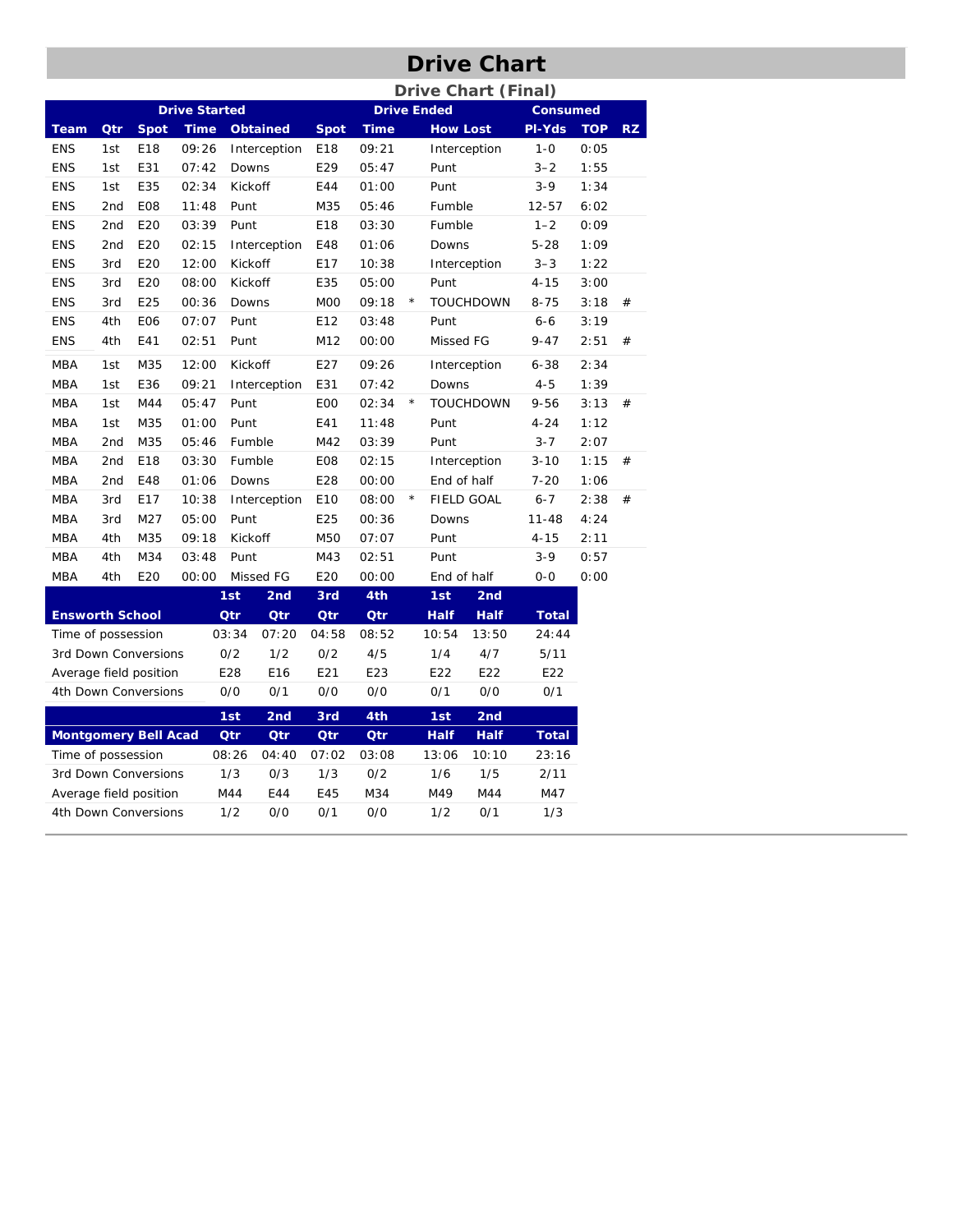#### **Drive Chart (By Quarter)**

|             |                 |                 | <b>Drive Started</b> |                 |                 | <b>Drive Ended</b> |            | <b>Consumed</b>   |           |            |     |
|-------------|-----------------|-----------------|----------------------|-----------------|-----------------|--------------------|------------|-------------------|-----------|------------|-----|
| <b>Team</b> | Qtr             | <b>Spot</b>     | <b>Time</b>          | <b>Obtained</b> | <b>Spot</b>     | <b>Time</b>        |            | <b>How Lost</b>   | PI-Yds    | <b>TOP</b> | RZ. |
| <b>MBA</b>  | 1st             | M35             | 12:00                | Kickoff         | E27             | 09:26              |            | Interception      | $6 - 38$  | 2:34       |     |
| <b>ENS</b>  | 1st             | E18             | 09:26                | Interception    | E18             | 09:21              |            | Interception      | $1 - 0$   | 0:05       |     |
| <b>MBA</b>  | 1st             | E36             | 09:21                | Interception    | E31             | 07:42              |            | Downs             | $4 - 5$   | 1:39       |     |
| <b>ENS</b>  | 1st             | E31             | 07:42                | Downs           | E29             | 05:47              |            | Punt              | $3 - 2$   | 1:55       |     |
| <b>MBA</b>  | 1st             | M44             | 05:47                | Punt            | E <sub>00</sub> | 02:34              | $\star$    | <b>TOUCHDOWN</b>  | $9 - 56$  | 3:13       | #   |
| <b>ENS</b>  | 1st             | E35             | 02:34                | Kickoff         | E44             | 01:00              |            | Punt              | $3 - 9$   | 1:34       |     |
| <b>MBA</b>  | 1st             | M35             | 01:00                | Punt            | E41             | 11:48              |            | Punt              | $4 - 24$  | 1:12       |     |
| <b>ENS</b>  | 2 <sub>nd</sub> | E <sub>08</sub> | 11:48                | Punt            | M35             | 05:46              |            | Fumble            | $12 - 57$ | 6:02       |     |
| <b>MBA</b>  | 2 <sub>nd</sub> | M35             | 05:46                | Fumble          | M42             | 03:39              |            | Punt              | $3 - 7$   | 2:07       |     |
| <b>ENS</b>  | 2nd             | E20             | 03:39                | Punt            | E18             | 03:30              |            | Fumble            | $1 - 2$   | 0:09       |     |
| <b>MBA</b>  | 2 <sub>nd</sub> | E18             | 03:30                | Fumble          | E <sub>08</sub> | 02:15              |            | Interception      | $3 - 10$  | 1:15       | #   |
| <b>ENS</b>  | 2 <sub>nd</sub> | E20             | 02:15                | Interception    | E48             | 01:06              |            | Downs             | $5 - 28$  | 1:09       |     |
| <b>MBA</b>  | 2 <sub>nd</sub> | E48             | 01:06                | Downs           | E28             | 00:00              |            | End of half       | $7 - 20$  | 1:06       |     |
| <b>ENS</b>  | 3rd             | E20             | 12:00                | Kickoff         | E17             | 10:38              |            | Interception      | $3 - 3$   | 1:22       |     |
| <b>MBA</b>  | 3rd             | E17             | 10:38                | Interception    | E10             | 08:00              | $\star$    | <b>FIELD GOAL</b> | $6 - 7$   | 2:38       | #   |
| <b>ENS</b>  | 3rd             | E20             | 08:00                | Kickoff         | E35             | 05:00              |            | Punt              | $4 - 15$  | 3:00       |     |
| <b>MBA</b>  | 3rd             | M27             | 05:00                | Punt            | E25             | 00:36              |            | Downs             | $11 - 48$ | 4:24       |     |
| <b>ENS</b>  | 3rd             | E25             | 00:36                | Downs           | M <sub>0</sub>  | 09:18              | $^{\star}$ | <b>TOUCHDOWN</b>  | $8 - 75$  | 3:18       | #   |
| <b>MBA</b>  | 4th             | M35             | 09:18                | Kickoff         | M50             | 07:07              |            | Punt              | $4 - 15$  | 2:11       |     |
| <b>ENS</b>  | 4th             | <b>E06</b>      | 07:07                | Punt            | E12             | 03:48              |            | Punt              | $6 - 6$   | 3:19       |     |
| <b>MBA</b>  | 4th             | M34             | 03:48                | Punt            | M43             | 02:51              |            | Punt              | $3-9$     | 0:57       |     |
| <b>ENS</b>  | 4th             | E41             | 02:51                | Punt            | M12             | 00:00              |            | Missed FG         | $9 - 47$  | 2:51       | #   |
| <b>MBA</b>  | 4th             | E20             | 00:00                | Missed FG       | E20             | 00:00              |            | End of half       | $0 - 0$   | 0:00       |     |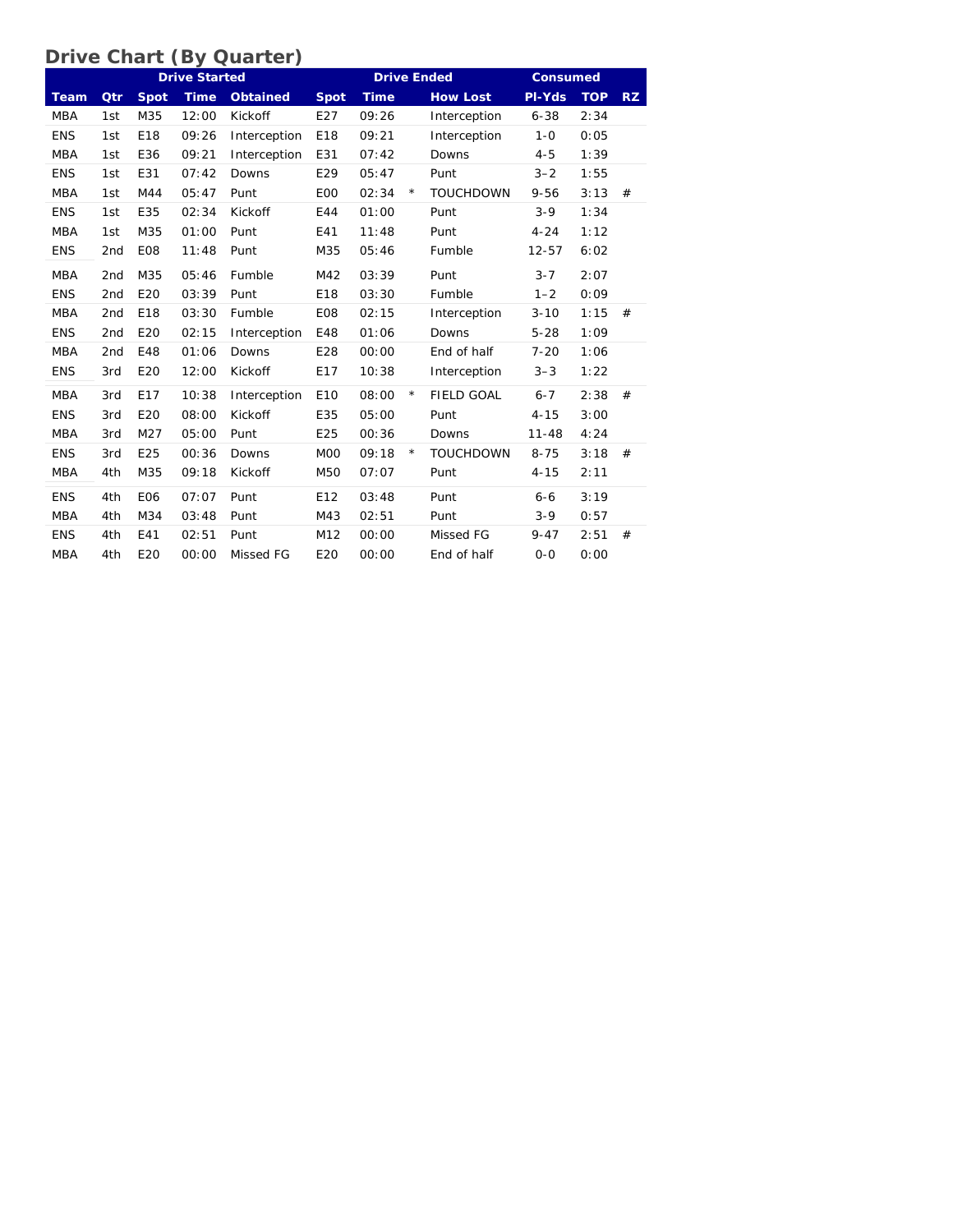# **Defensive Statistics**

|                |                             |                |                      |                      |                      |                      |                      | <b>Defensive Statistics (Final)</b> |                      |                      |                      |                      |            |
|----------------|-----------------------------|----------------|----------------------|----------------------|----------------------|----------------------|----------------------|-------------------------------------|----------------------|----------------------|----------------------|----------------------|------------|
| ##             | <b>Ensworth School</b>      | Solo           | Ast                  | <b>Total</b>         | TFL/Yds              | <b>FF</b>            | FR-Yds               | Int-Yds                             | <b>BrUp</b>          | <b>Blkd</b>          | Sack/Yds QBH         |                      |            |
| 14             | Freeland                    | 9              | 3                    | 10.5                 | $\ddot{\phantom{0}}$ | $\cdot$              | $\ddot{\phantom{0}}$ | ä,                                  | $\mathbf{1}$         |                      |                      | $\blacksquare$       |            |
| 72             | Moorer                      | 7              | $\overline{2}$       | 8.0                  | 1.0/1                |                      |                      |                                     | $\ddot{\phantom{0}}$ |                      |                      | 1                    |            |
| 13             | Mangum                      | 3              | $\mathbf{1}$         | 3.5                  | $\overline{a}$       | $\blacksquare$       |                      | l,                                  | $\cdot$              |                      |                      | $\cdot$              |            |
| 9              | Hopkins                     | $\overline{2}$ | 3                    | 3.5                  | 2.0/4                | $\ddot{\phantom{a}}$ | $\ddot{\phantom{0}}$ | t,                                  | $\ddot{\phantom{0}}$ | ÷,                   | $\cdot$              |                      |            |
| 1              | McGraw                      | 3              | $\ddot{\phantom{a}}$ | 3.0                  | $\ddot{\phantom{0}}$ | $\cdot$              | $\cdot$              | $\ddot{\phantom{0}}$                | $\ddot{\phantom{0}}$ | $\cdot$              |                      | $\blacksquare$       |            |
| 5              | Settles                     | $\overline{2}$ | $\overline{2}$       | 3.0                  | $\overline{a}$       | $\cdot$              | $\ddot{\phantom{a}}$ | $\ddot{\phantom{a}}$                | ÷.                   | $\overline{a}$       |                      |                      |            |
| 27             | Travis                      | 2              | 1                    | 2.5                  | l.                   | $\ddot{\phantom{0}}$ | $\ddot{\phantom{0}}$ | l,                                  | $\ddot{\phantom{0}}$ |                      |                      |                      |            |
| 78             | Douglas                     | $\overline{2}$ | $\ddot{\phantom{a}}$ | 2.0                  | $\epsilon$           | $\cdot$              | $\ddot{\phantom{0}}$ | $\ddot{\phantom{0}}$                | $\ddot{\phantom{0}}$ |                      |                      |                      |            |
| 21             | Sheffield                   | $\mathbf{1}$   | $\mathbf{1}$         | 1.5                  | ÷.                   | $\blacksquare$       | $\blacksquare$       | $1 - 0$                             | $\ddot{\phantom{0}}$ |                      |                      | $\cdot$              |            |
| 4              | Holt                        | 1              | $\ddot{\phantom{a}}$ | 1.0                  | 1.0/2                | $\cdot$              | $\cdot$              | $1 - 0$                             | $\cdot$              |                      |                      | 1                    |            |
| 2              | Owens                       | $\mathbf{1}$   | $\ddot{\phantom{a}}$ | 1.0                  | $\ddot{\phantom{0}}$ | $\epsilon$           | $\ddot{\phantom{0}}$ | $\ddot{\phantom{0}}$                | $\ddot{\phantom{0}}$ | $\epsilon$           | $\cdot$              |                      |            |
| 12             | Goodwin                     | 1              | $\ddot{\phantom{0}}$ | 1.0                  |                      |                      |                      |                                     |                      |                      |                      |                      |            |
| 83             | Lowe                        | 1              | $\overline{a}$       | 1.0                  |                      |                      |                      |                                     |                      |                      |                      |                      |            |
| 23             | Clifton                     | 1              | $\overline{a}$       | 1.0                  |                      |                      |                      |                                     |                      |                      |                      |                      |            |
| 34             | Covington                   | 1              | $\ddot{\phantom{a}}$ | 1.0                  | 1.0/2                |                      |                      |                                     |                      |                      |                      |                      |            |
| 24             | Rowan                       |                | 1                    | 0.5                  |                      |                      |                      |                                     |                      |                      |                      |                      |            |
| 77             | Terry                       |                | $\mathbf 1$          | 0.5                  |                      |                      |                      |                                     |                      |                      |                      |                      |            |
| 10             | Antonutti                   |                | $\mathbf{1}$         | 0.5                  |                      |                      |                      |                                     |                      |                      |                      |                      |            |
| ##             | <b>Montgomery Bell Acad</b> |                | <b>Solo</b>          | Ast                  | <b>Total</b>         | TFL/Yds              | FF                   | FR-Yds                              | <b>Int-Yds</b>       | <b>BrUp</b>          | <b>Blkd</b>          | Sack/Yds             | <b>QBH</b> |
| 24             | Jefferson                   |                | 8                    | $\mathbf{1}$         | 8.5                  |                      |                      | $1 - 0$                             | l,                   | ł.                   |                      |                      |            |
| 8              | Lacey                       |                | 5                    | $\mathbf{1}$         | 5.5                  | $\overline{a}$       |                      | l,                                  | ÷,                   | 1                    |                      |                      |            |
| 21             | Gaw                         |                | 4                    | $\ddot{\phantom{0}}$ | 4.0                  | l.                   | ÷.                   | l,                                  | ÷,                   | ÷,                   | $\ddot{\phantom{a}}$ | $\ddot{\phantom{a}}$ |            |
| $\overline{2}$ | Bruton                      |                | 3                    | $\ddot{\phantom{0}}$ | 3.0                  | 1.0/2                | l.                   | ¥.                                  | $\ddot{\phantom{0}}$ | $\ddot{\phantom{a}}$ |                      |                      |            |
| 18             | <b>Bullock</b>              |                | 3                    | $\ddot{\phantom{0}}$ | 3.0                  | 1.0/4                | t,                   | $1 - 0$                             | $1 - 0$              | $\overline{2}$       | $\mathbf{1}$         |                      |            |
| 13             | Sullivan                    |                | 3                    | $\ddot{\phantom{a}}$ | 3.0                  | $\ddot{\phantom{a}}$ | $\ddot{\phantom{0}}$ | ¥,                                  | ä,                   | ÷.                   | $\cdot$              | $\cdot$              |            |
| 43             | Owen                        |                | 3                    | $\ddot{\phantom{a}}$ | 3.0                  | ÷,                   | ÷,                   | ä,                                  | $1 - 7$              | $\ddot{\phantom{0}}$ | $\cdot$              | $\cdot$              |            |
| 6              | Powell, O.                  |                | 3                    | $\ddot{\phantom{a}}$ | 3.0                  | 1.0/5                | 1                    | l.                                  | ÷.                   | ÷,                   | $\ddot{\phantom{a}}$ | $\ddot{\phantom{a}}$ |            |
| 55             | Coofer                      |                | $\overline{2}$       | $\mathbf{1}$         | 2.5                  | $\overline{a}$       | ÷,                   | l,                                  | l,                   | l,                   |                      |                      |            |
| 65             | Roberts                     |                | $\overline{2}$       | $\mathbf{1}$         | 2.5                  | 2.0/6                |                      | ÷,                                  | ÷.                   |                      |                      | $\epsilon$           |            |
| 28             | Allen                       |                | 1                    | $\mathbf{1}$         | 1.5                  | l.                   |                      |                                     | ä,                   | ä,                   |                      | ٠                    |            |
| 5              | Lien                        |                | 1                    | $\mathbf{1}$         | 1.5                  | ÷,                   |                      |                                     |                      | ÷,                   |                      |                      |            |
| 84             | <b>Tipps</b>                |                | 1                    | $\ddot{\phantom{0}}$ | 1.0                  | ÷,                   | ÷.                   | ÷.                                  | ÷,                   | ÷,                   | $\cdot$              |                      |            |
| $\overline{7}$ | Rolfe                       |                | 1                    | $\ddot{\phantom{0}}$ | 1.0                  |                      |                      |                                     |                      | 1                    |                      |                      |            |

## **Participation Report**

**Participation Report (Final)** 

**Ensworth School**: 1-McGraw, 2-Owens, 3-Morehead, 4-Holt, 5-Settles, 9- Hopkins, 10-Antonutti, 12-Goodwin, 13-Mangum, 14-Freeland, 21-Sheffield, 23-Clifton, 24-Rowan, 27-Travis, 34-Covington, 62- Green, 72-Moorer, 77-Terry, 78-Douglas, 83-Lowe, 85-Cochran.

**Montgomery Bell Acad**: 2-Bruton, 3-Wilson, 5-Lien, 6-Powell, O., 7-Rolfe, 8- Lacey, 9-Tusie, 13-Sullivan, 15-Euverard, 18-Bullock, 21-Gaw, 24-Jefferson, 28-Allen, 43-Owen, 44-Chandler, 46-Luster, 55-Coofer, 65-Roberts, 84-Tipps.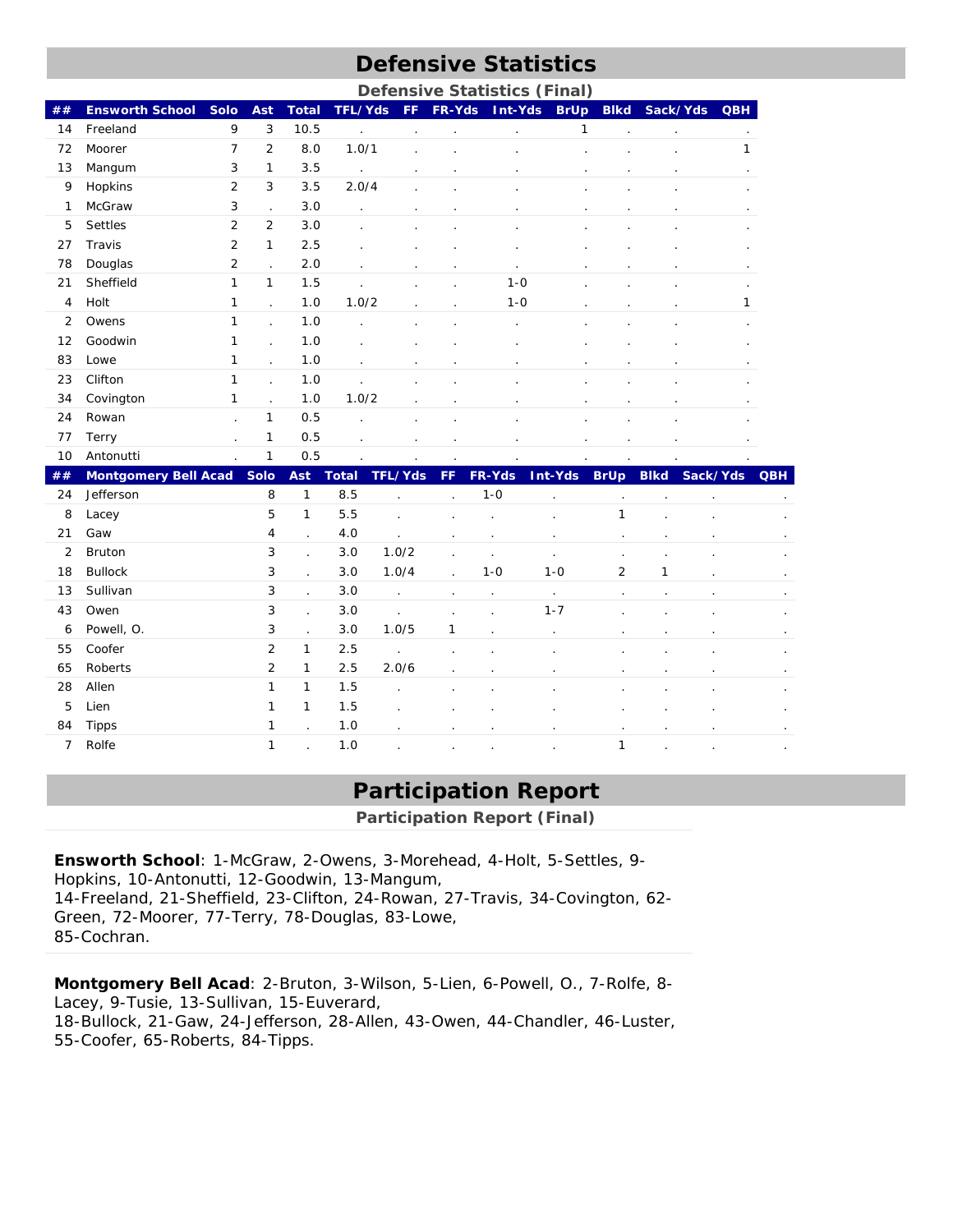# **Box Score**

**Box Score (Final)** 

| Score by Quarters 1 2 3 4                                                                                                                                                                                                                                                                                                                                                                                 |                                                                                                                                                                                                                                                                   |  |                                                                                 | Score                                                                                                                                                                              |                                                                                                                                                                                                                                              |  |  |  |  |
|-----------------------------------------------------------------------------------------------------------------------------------------------------------------------------------------------------------------------------------------------------------------------------------------------------------------------------------------------------------------------------------------------------------|-------------------------------------------------------------------------------------------------------------------------------------------------------------------------------------------------------------------------------------------------------------------|--|---------------------------------------------------------------------------------|------------------------------------------------------------------------------------------------------------------------------------------------------------------------------------|----------------------------------------------------------------------------------------------------------------------------------------------------------------------------------------------------------------------------------------------|--|--|--|--|
| Ensworth School $0 \t 0 \t 7 - 7$<br>Montgomery Bell Acad 7 0 3 0 - 10                                                                                                                                                                                                                                                                                                                                    |                                                                                                                                                                                                                                                                   |  | $\mathcal{L} = \mathcal{L} \times \mathcal{L} = \mathcal{L} \times \mathcal{L}$ |                                                                                                                                                                                    | $Record: (10-2)$<br>$Record: (11-2)$                                                                                                                                                                                                         |  |  |  |  |
| Scoring Summary:                                                                                                                                                                                                                                                                                                                                                                                          |                                                                                                                                                                                                                                                                   |  |                                                                                 |                                                                                                                                                                                    | 1st 02:34 MBA - Chandler 3 yd pass from Euverard (Luster kick), 9-56 3:13, ENS 0 - MBA 7<br>3rd 08:00 MBA - Luster 27 yd field goal, 6-7 2:38, ENS 0 - MBA 10<br>4th 09:18 ENS - Morehead 1 yd run (Cochran kick), 8-75 3:18, ENS 7 - MBA 10 |  |  |  |  |
| FIRST DOWNS<br>$RUSHES-YARDS$ (NET)<br>PASSING YDS $(NET)$<br>Passes Att-Comp-Int<br>TOTAL OFFENSE PLAYS-YARDS<br>Fumble Returns-Yards<br>Punt Returns-Yards<br>Kickoff Returns-Yards<br>Interception Returns-Yards<br>Punts (Number-Avg)<br>Fumbles-Lost<br>Penalties-Yards<br>Possession Time<br>Third-Down Conversions<br>Fourth-Down Conversions<br>Red-Zone Scores-Chances<br>Sacks By: Number-Yards |                                                                                                                                                                                                                                                                   |  |                                                                                 | ENS<br>14<br>36-132<br>145<br>$18 - 9 - 2$<br>54-277<br>$0 - 0$<br>$1 - 0$<br>$0 - 0$<br>$2 - 0$<br>$4 - 35.0$<br>$2 - 2$<br>$8 - 62$<br>24:44<br>$0$ of $1$<br>$1 - 2$<br>$0 - 0$ | MBA<br>14<br>$37 - 154$<br>114<br>$22 - 9 - 2$<br>$59 - 268$<br>$0 - 0$<br>$2 - 0$<br>$1 - 17$<br>$2 - 7$<br>$4 - 36.5$<br>$1 - 0$<br>$7 - 59$<br>23:16<br>5 of 11 2 of 11<br>$1$ of $3$<br>$2 - 3$<br>$0 - 0$                               |  |  |  |  |
| RUSHING: Ensworth School-Settles 13-70; Morehead 19-49; Covington 1-11;<br>Freeland 1-2; Sheffield 2-0. Montgomery Bell Acad-Chandler 17-77; Euverard<br>13-47; Lacey 2-20; Tusie 4-11; TEAM 1-minus 1.<br>PASSING: Ensworth School-Settles 8-17-2-142; Goodwin 1-1-0-3. Montgomery                                                                                                                       |                                                                                                                                                                                                                                                                   |  |                                                                                 |                                                                                                                                                                                    |                                                                                                                                                                                                                                              |  |  |  |  |
| Bell Acad-Euverard 9-21-2-114; TEAM 0-1-0-0.<br>Tusie 1-11; Lacey 0-2.                                                                                                                                                                                                                                                                                                                                    |                                                                                                                                                                                                                                                                   |  |                                                                                 |                                                                                                                                                                                    | RECEIVING: Ensworth School-Hopkins 3-36; Sheffield 2-54; McGraw 2-41;<br>Morehead 2-14. Montgomery Bell Acad-Rolfe 5-65; Chandler 2-11; Wilson 1-25;<br>INTERCEPTIONS: Ensworth School-Holt 1-0; Sheffield 1-0. Montgomery Bell              |  |  |  |  |
| Acad-Owen 1-7; Bullock 1-0.                                                                                                                                                                                                                                                                                                                                                                               |                                                                                                                                                                                                                                                                   |  |                                                                                 |                                                                                                                                                                                    |                                                                                                                                                                                                                                              |  |  |  |  |
|                                                                                                                                                                                                                                                                                                                                                                                                           |                                                                                                                                                                                                                                                                   |  |                                                                                 |                                                                                                                                                                                    | FUMBLES: Ensworth School-Settles 2-2. Montgomery Bell Acad-TEAM 1-0.                                                                                                                                                                         |  |  |  |  |
| Stadium: Tucker Stadium<br>Kickoff time: 7:07 End of Game: 9:48                                                                                                                                                                                                                                                                                                                                           |                                                                                                                                                                                                                                                                   |  |                                                                                 | Attendance: 0                                                                                                                                                                      | Total elapsed time: 2:41                                                                                                                                                                                                                     |  |  |  |  |
| Temperature: 53                                                                                                                                                                                                                                                                                                                                                                                           | Officials: Referee: Gary Robinson; Umpire: Aubrey Carter; Linesman: Scott Flerl;<br>Line judge: Aaron Davis; Back judge: Matt Nunley; Field judge: William Nida;<br>Side judge: Kell Harvey; Alternate: ECO C. Summers;<br>Wind: Calm<br>Weather: Remarkably Warm |  |                                                                                 |                                                                                                                                                                                    |                                                                                                                                                                                                                                              |  |  |  |  |
| Offensive MVP: Cole Euverard (MBA)<br>Defensive MVP: Luke Bullock (MBA)                                                                                                                                                                                                                                                                                                                                   |                                                                                                                                                                                                                                                                   |  |                                                                                 |                                                                                                                                                                                    |                                                                                                                                                                                                                                              |  |  |  |  |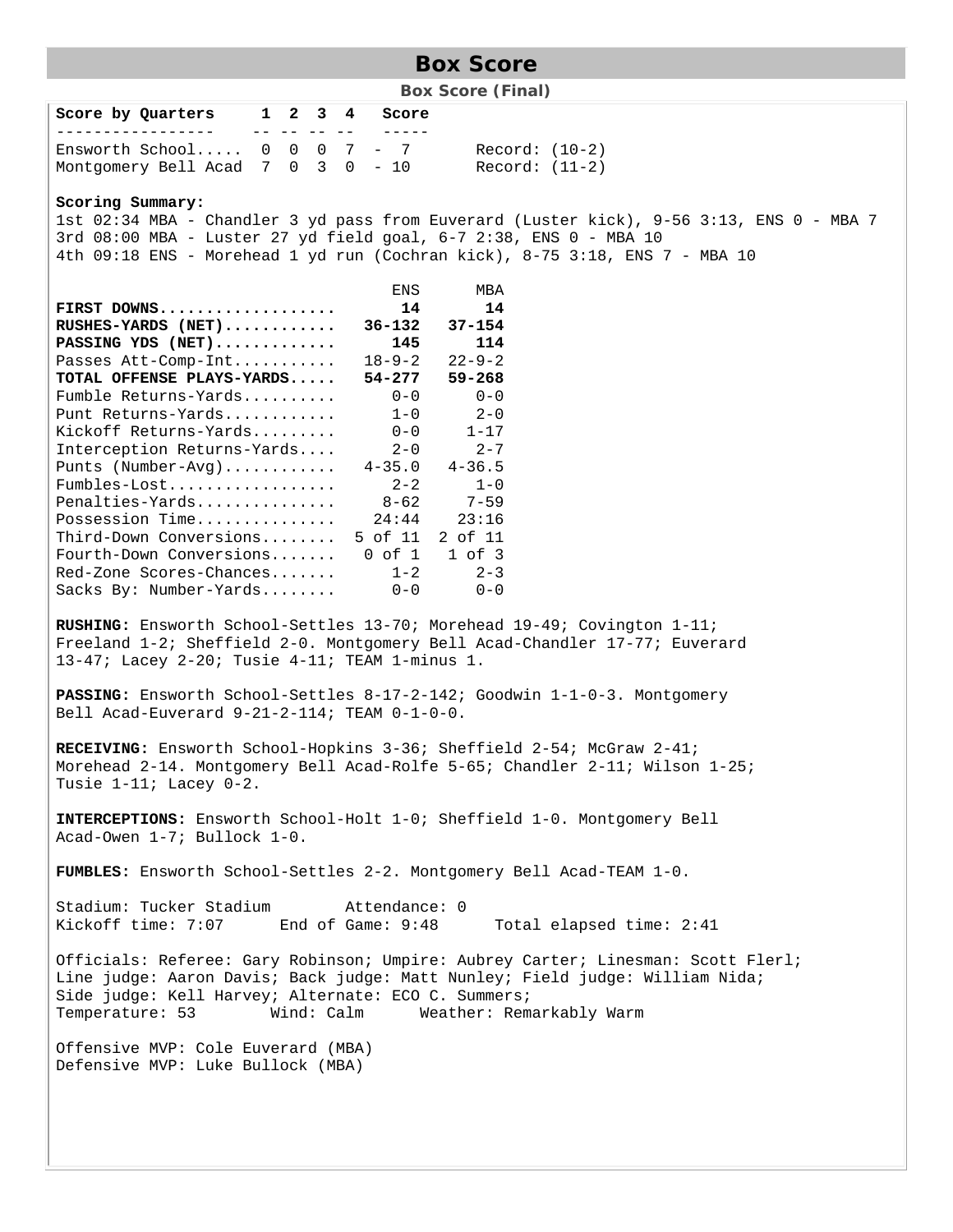Ensworth School vs Montgomery Bell Acad (Dec 04, 2014 at Cookeville, Tenn.)

**SACKS (UA-A):** Ensworth School-None. Montgomery Bell Acad-None.

**TACKLES (UA-A):** Ensworth School-Freeland 9-3; Moorer 7-2; Mangum 3-1; Hopkins 2-3; McGraw 3-0; Settles 2-2; Travis 2-1; Douglas 2-0; Sheffield 1-1; Clifton 1-0; Lowe 1-0; Covington 1-0; Goodwin 1-0; Owens 1-0; Holt 1-0; Rowan 0-1; Terry 0-1; Antonutti 0-1. Montgomery Bell Acad-Jefferson 8-1; Lacey 5-1; Gaw 4-0; Owen 3-0; Powell, O. 3-0; Bruton 3-0; Sullivan 3-0; Bullock 3-0; Roberts 2-1; Coofer 2-1; Lien 1-1; Allen 1-1; Tipps 1-0; Rolfe 1-0.

#### **Player participation:**

Ensworth School: 1-McGraw, 2-Owens, 3-Morehead, 4-Holt, 5-Settles, 9-Hopkins, 10- Antonutti, 12-Goodwin, 13-Mangum, 14-Freeland, 21-Sheffield, 23-Clifton, 24-Rowan, 27-Travis, 34-Covington, 62-Green, 72-Moorer, 77- Terry, 78-Douglas, 83-Lowe, 85-Cochran.

Montgomery Bell Acad: 2-Bruton, 3-Wilson, 5-Lien, 6-Powell, O., 7-Rolfe, 8-Lacey, 9-Tusie, 13-Sullivan, 15-Euverard, 18-Bullock, 21-Gaw, 24-Jefferson, 28-Allen, 43-Owen, 44-Chandler, 46-Luster, 55-Coofer, 65-Roberts, 84-Tipps.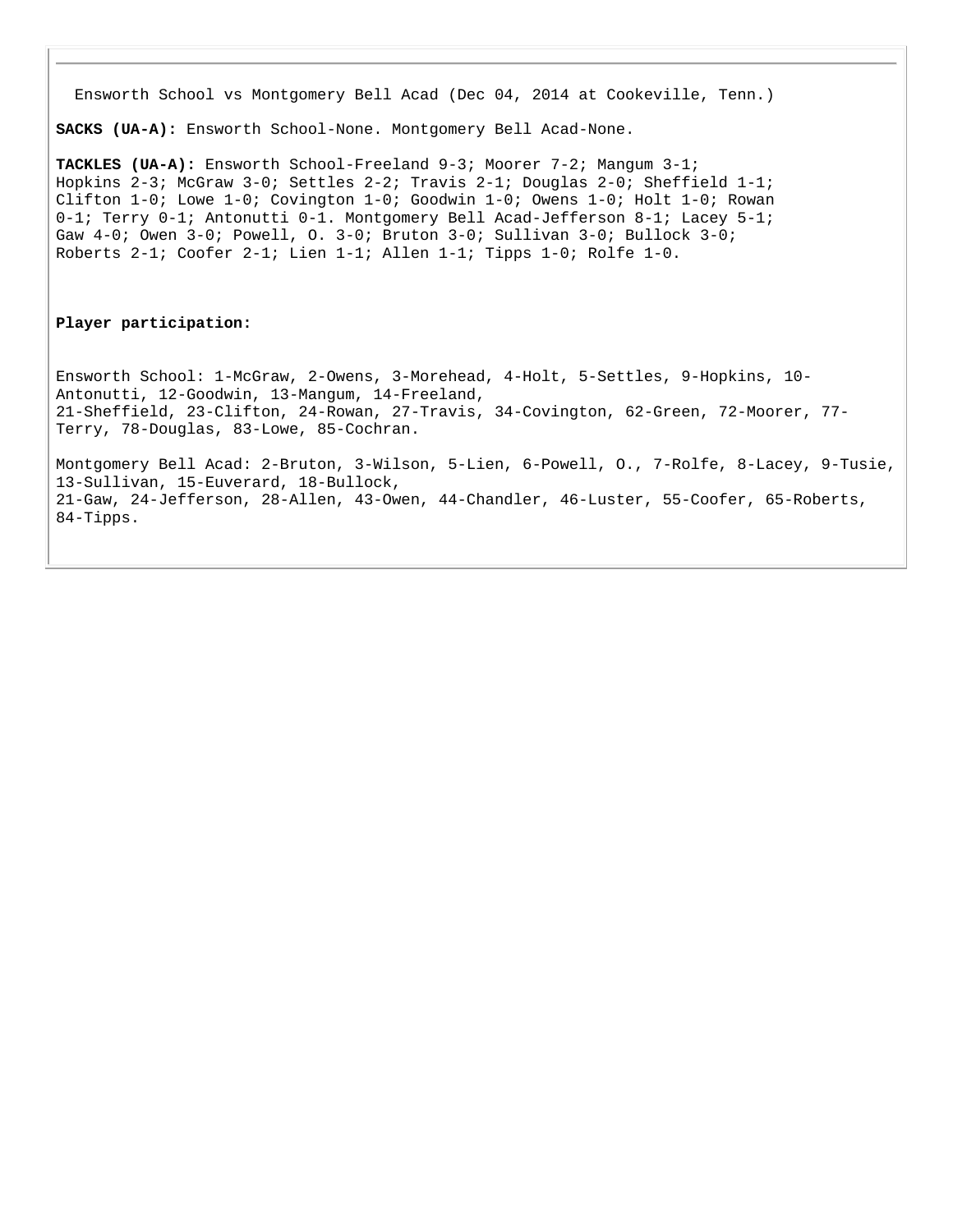# **Play-by-Play Summary**

## **Play-by-Play Summary**

#### **1st Quarter**

|            |             |          | Captains for MBA 15, 7, 24, Ensworth 21, 5, 27                                                     |
|------------|-------------|----------|----------------------------------------------------------------------------------------------------|
|            |             |          | MBA won the toss and will receive.                                                                 |
|            |             |          | Green kickoff 42 yards to the MBA18, Wilson return 17 yards to the MBA35 (Clifton).                |
| Mba        | $1 -$<br>10 | at Mba35 | Euverard pass complete to Chandler for 8 yards to the MBA43, out-of-bounds (McGraw).               |
| Mba        | $2 - 2$     | at Mba43 | Chandler rush for 4 yards to the MBA47, 1ST DOWN MBA (Douglas).                                    |
| Mba        | $1 -$<br>10 | at Mba47 | Lacey rush for 7 yards to the ENS46 (Freeland).                                                    |
| Mba        | $2 - 3$     | at Ens46 | Euverard pass complete to Rolfe for 17 yards to the ENS29, 1ST DOWN MBA (Freeland).                |
| Mba        | $1 -$<br>10 | at Ens29 | Euverard rush for 2 yards to the ENS27 (Moorer).                                                   |
| Mba        | $2 - 8$     | at Ens27 | Timeout Montgomery Bell Acad, clock 09:31.                                                         |
| Mba        | $2 - 8$     | at Ens27 | Euverard pass intercepted by Holt at the ENS18, Holt return 0 yards to the ENS18.                  |
|            |             |          | Drive: 6 plays, 38 yards, TOP 02:34                                                                |
| <b>Ens</b> | $1 -$<br>10 | at Ens18 | ENSWORTH SCHOOL drive start at 09:26.                                                              |
| Ens        | $1 -$<br>10 | at Ens18 | Settles pass intercepted by Bullock at the ENS36, Bullock return 0 yards to the ENS36.             |
|            |             |          | Drive: 1 plays, 0 yards, TOP 00:05                                                                 |
| Mba        | $1 -$<br>10 | at Ens36 | MONTGOMERY BELL ACAD drive start at 09:21.                                                         |
| Mba        | $1 -$<br>10 | at Ens36 | Euverard rush for 2 yards to the ENS34 (Moorer).                                                   |
| Mba        | $2 - 8$     | at Ens34 | Chandler rush for 3 yards to the ENS31 (Hopkins; Travis).                                          |
| Mba        | $3 - 5$     | at Ens31 | Euverard pass incomplete to Rolfe, PENALTY MBA IE declined.                                        |
| Mba        | $4 - 5$     | at Ens31 | Euverard pass incomplete to Rolfe (Freeland), QB hurry by Moorer.                                  |
|            |             |          | Drive: 4 plays, 5 yards, TOP 01:39                                                                 |
|            |             |          |                                                                                                    |
| Ens        | $1 -$<br>10 | at Ens31 | ENSWORTH SCHOOL drive start at 07:42.                                                              |
| <b>Ens</b> | $1 -$<br>10 | at Ens31 | Morehead rush for loss of 3 yards to the ENS28 (Roberts).                                          |
| <b>Ens</b> | $2 -$<br>13 | at Ens28 | Morehead rush for loss of 3 yards to the ENS25 (Roberts).                                          |
| Ens        | $3-$<br>16  | at Ens25 | Settles rush for 4 yards to the ENS29 (Jefferson).                                                 |
| Ens        | 4-          | at Ens29 | Green punt 27 yards to the MBA44, out-of-bounds.                                                   |
|            |             |          | Drive: 3 plays, minus 2 yards, TOP 01:55                                                           |
| Mba        | $1 -$<br>10 | at Mba44 | MONTGOMERY BELL ACAD drive start at 05:47.                                                         |
| Mba        | $1-$<br>10  | at Mba44 | Chandler rush for 15 yards to the ENS41, 1ST DOWN MBA (Settles; Freeland).                         |
| Mba        | $1 -$<br>10 | at Ens41 | Chandler rush for 12 yards to the ENS29, 1ST DOWN MBA (Rowan; Freeland).                           |
| Mba        | $1 -$<br>10 | at Ens29 | TEAM rush for no gain to the ENS29, fumble by TEAM recovered by MBA Euverard at ENS30.             |
| Mba        | $2 -$<br>11 | at Ens30 | Euverard rush for 4 yards to the ENS26 (Mangum; Moorer).                                           |
| Mba        | $3 - 7$     | at Ens26 | Euverard pass incomplete to Rolfe.                                                                 |
| Mba        | $4 - 7$     | at Ens26 | Timeout Montgomery Bell Acad, clock 03:34.                                                         |
| Mba        | $4 - 7$     | at Ens26 | Euverard pass complete to Rolfe for 20 yards to the ENS6, 1ST DOWN MBA, out-of-bounds (Sheffield). |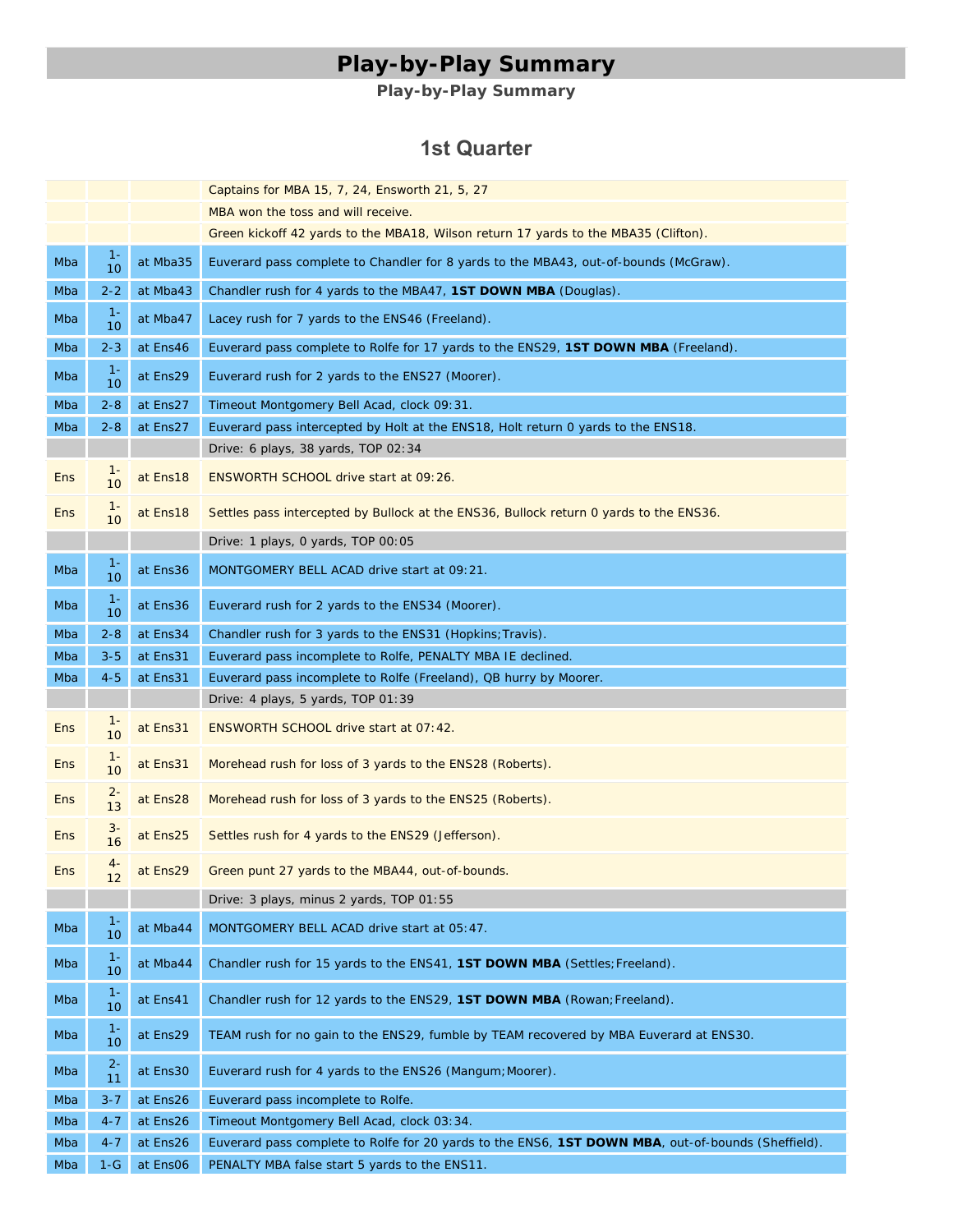| Mba        | $1-G$                     | at Ens11 | Euverard pass incomplete to Rolfe.                                                                  |  |  |  |  |  |  |  |
|------------|---------------------------|----------|-----------------------------------------------------------------------------------------------------|--|--|--|--|--|--|--|
| Mba        | $2-G$                     | at Ens11 | Euverard rush for 8 yards to the ENS3 (Freeland).                                                   |  |  |  |  |  |  |  |
| Mba        | $3-G$                     | at Ens03 | Euverard pass complete to Chandler for 3 yards to the ENSO, TOUCHDOWN, clock 02:34.                 |  |  |  |  |  |  |  |
|            |                           |          | Luster kick attempt good.                                                                           |  |  |  |  |  |  |  |
|            |                           |          | <b>Montgomery Bell Acad 7, Ensworth School 0</b>                                                    |  |  |  |  |  |  |  |
|            |                           |          | Drive: 9 plays, 56 yards, TOP 03:13                                                                 |  |  |  |  |  |  |  |
|            |                           |          | Luster kickoff 35 yards to the ENS25, out-of-bounds, ENS ball on ENS35.                             |  |  |  |  |  |  |  |
| Ens        | $1 -$<br>10               | at Ens35 | ENSWORTH SCHOOL drive start at 02:34.                                                               |  |  |  |  |  |  |  |
| Ens        | $\frac{1}{10}$            | at Ens35 | Morehead rush for 3 yards to the ENS38 (Gaw).                                                       |  |  |  |  |  |  |  |
| Ens        | $2 - 7$                   | at Ens38 | Settles pass incomplete to Sheffield.                                                               |  |  |  |  |  |  |  |
| <b>Ens</b> | $3 - 7$                   | at Ens38 | Settles pass complete to Hopkins for 6 yards to the ENS44 (Sullivan).                               |  |  |  |  |  |  |  |
| Ens        | $4 - 1$                   | at Ens44 | TEAM punt 21 yards to the MBA35, Owen return 0 yards to the MBA35 (blocked by Bullock).             |  |  |  |  |  |  |  |
|            |                           |          | Drive: 3 plays, 9 yards, TOP 01:34                                                                  |  |  |  |  |  |  |  |
| Mba        | $1 -$<br>10 <sup>1</sup>  | at Mba35 | MONTGOMERY BELL ACAD drive start at 01:00.                                                          |  |  |  |  |  |  |  |
| Mba        | $1 -$<br>10 <sup>1</sup>  | at Mba35 | Euverard pass complete to Wilson for 25 yards to the ENS40, 1ST DOWN MBA, out-of-bounds (Freeland). |  |  |  |  |  |  |  |
| Mba        | $1 -$<br>10 <sup>10</sup> | at Ens40 | Tusie rush for 4 yards to the ENS36 (Mangum).                                                       |  |  |  |  |  |  |  |
| Mba        | $2 - 6$                   | at Ens36 | Tusie rush for loss of 1 yard to the ENS37 (Hopkins).                                               |  |  |  |  |  |  |  |
|            |                           |          | Drive: 3 plays, 28 yards, TOP 01:12                                                                 |  |  |  |  |  |  |  |
|            |                           |          | <b>Montgomery Bell Acad 7, Ensworth School 0</b>                                                    |  |  |  |  |  |  |  |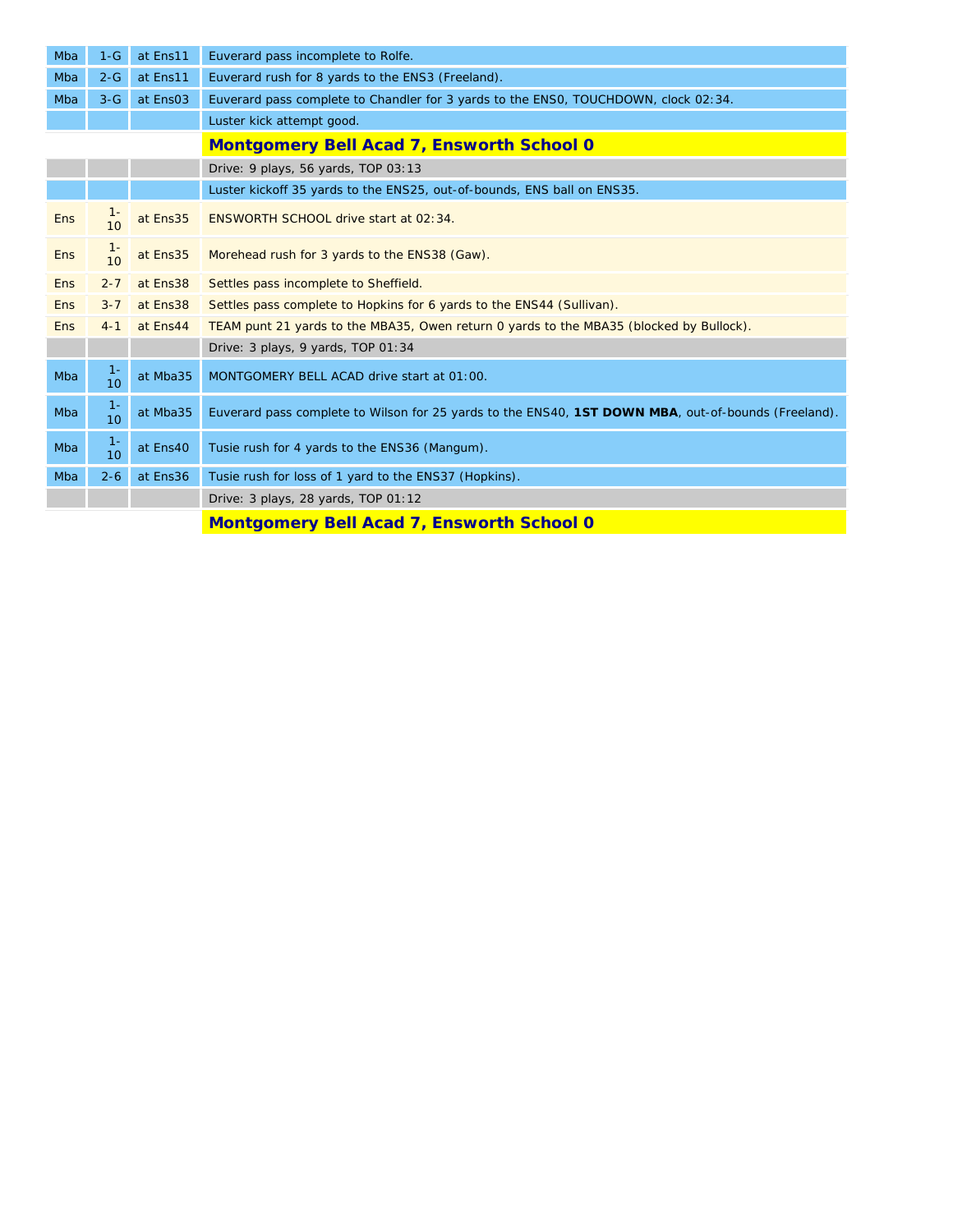# **2nd Quarter**

| Mba        | $3 - 7$     | at Ens37             | Start of 2nd quarter, clock 12:00.                                                                                            |
|------------|-------------|----------------------|-------------------------------------------------------------------------------------------------------------------------------|
| Mba        | $3 - 7$     | at Ens37             | Euverard pass incomplete to Tusie.                                                                                            |
| Mba        | $4 - 7$     | at Ens37             | PENALTY MBA delay of game (Euverard) 4 yards to the ENS41.                                                                    |
| Mba        | $4-$<br>11  | at Ens41             | Luster punt 33 yards to the ENS8, out-of-bounds.                                                                              |
|            |             |                      | Drive: 4 plays, 24 yards, TOP 01:12                                                                                           |
| <b>Ens</b> | $1 -$<br>10 | at Ens08             | ENSWORTH SCHOOL drive start at 11:48.                                                                                         |
| <b>Ens</b> | $1 -$<br>10 | at Ens <sub>08</sub> | Morehead rush for 10 yards to the ENS18, 1ST DOWN ENS (Owen).                                                                 |
| <b>Ens</b> | $1 -$<br>10 | at Ens18             | Morehead rush for 3 yards to the ENS21 (Jefferson; Coofer).                                                                   |
| <b>Ens</b> | $2 - 7$     | at Ens21             | Settles rush for 10 yards to the ENS31, 1ST DOWN ENS (Coofer).                                                                |
| <b>Ens</b> | $1 -$<br>10 | at Ens31             | Morehead rush for 5 yards to the ENS36 (Sullivan).                                                                            |
| <b>Ens</b> | $2 - 5$     | at Ens36             | Sheffield rush for loss of 4 yards to the ENS32 (Bullock).                                                                    |
| <b>Ens</b> | $3 - 9$     | at Ens32             | Settles pass complete to Morehead for 11 yards to the ENS43, 1ST DOWN ENS, out-of-bounds (Owen).                              |
| <b>Ens</b> | $1 -$<br>10 | at Ens43             | Morehead rush for 3 yards to the ENS46 (Bruton).                                                                              |
| <b>Ens</b> | $2 - 7$     | at Ens46             | Settles rush for 9 yards to the MBA45, <b>1ST DOWN ENS</b> (Gaw).                                                             |
| <b>Ens</b> | $1 -$<br>10 | at<br>Mba45          | Timeout Ensworth School, clock 07:37.                                                                                         |
| <b>Ens</b> | $1 -$<br>10 | at<br>Mba45          | Covington rush for 11 yards to the MBA34, 1ST DOWN ENS, out-of-bounds (Lacey).                                                |
| <b>Ens</b> | $1 -$<br>10 | at<br>Mba34          | PENALTY ENS false start (McCloud) 5 yards to the MBA39.                                                                       |
| <b>Ens</b> | $1 -$<br>15 | at<br>Mba39          | Settles pass complete to Sheffield for 6 yards to the MBA33 (Jefferson), PENALTY ENS holding 10 yards to the<br>MBA43.        |
| <b>Ens</b> | $1 -$<br>19 | at<br>Mba43          | 1st and 19.                                                                                                                   |
| <b>Ens</b> | $1 -$<br>19 | at<br>Mba43          | Settles rush for 7 yards to the MBA36 (Lacey).                                                                                |
| <b>Ens</b> | $2 -$<br>12 | at<br>Mba36          | Settles rush for no gain to the MBA36, fumble forced by Powell, O., fumble by Settles recovered by MBA Jefferson at<br>MBA35. |
|            |             |                      | Drive: 12 plays, 57 yards, TOP 06:02                                                                                          |
| Mba        | $1 -$<br>10 | at<br>Mba35          | MONTGOMERY BELL ACAD drive start at 05:46.                                                                                    |
| Mba        | $1 -$<br>10 | at<br>Mba35          | Chandler rush for 5 yards to the MBA40 (Owens).                                                                               |
| Mba        | $2 - 5$     | at<br>Mba40          | Chandler rush for 2 yards to the MBA42 (Moorer).                                                                              |
| Mba        | $3 - 3$     | at<br>Mba42          | Euverard rush for no gain to the MBA42 (Hopkins; Moorer).                                                                     |
| Mba        | $4 - 3$     | at<br>Mba42          | Luster punt 38 yards to the ENS20, McGraw return 0 yards to the ENS20 (Gaw).                                                  |
|            |             |                      | Drive: 3 plays, 7 yards, TOP 02:07                                                                                            |
| <b>Ens</b> | $1 -$<br>10 | at Ens20             | ENSWORTH SCHOOL drive start at 03:39.                                                                                         |
| <b>Ens</b> | $1 -$<br>10 | at Ens20             | Settles rush for loss of 2 yards to the ENS18, fumble by Settles recovered by MBA Bullock at ENS18.                           |
|            |             |                      | Drive: 1 plays, minus 2 yards, TOP 00:09                                                                                      |
| Mba        | $1 -$<br>10 | at Ens18             | MONTGOMERY BELL ACAD drive start at 03:30.                                                                                    |
| Mba        | $1-$<br>10  | at Ens18             | Chandler rush for 3 yards to the ENS15 (Mangum).                                                                              |
| Mba        | $2 - 7$     | at Ens15             | Chandler rush for 7 yards to the ENS8, 1ST DOWN MBA (Hopkins; Freeland).                                                      |
| Mba        | $1-G$       | at Ens08             | Euverard pass intercepted by Sheffield at the ENSO, Sheffield return 0 yards to the ENSO, touchback.                          |
|            |             |                      | Drive: 3 plays, 10 yards, TOP 01:15                                                                                           |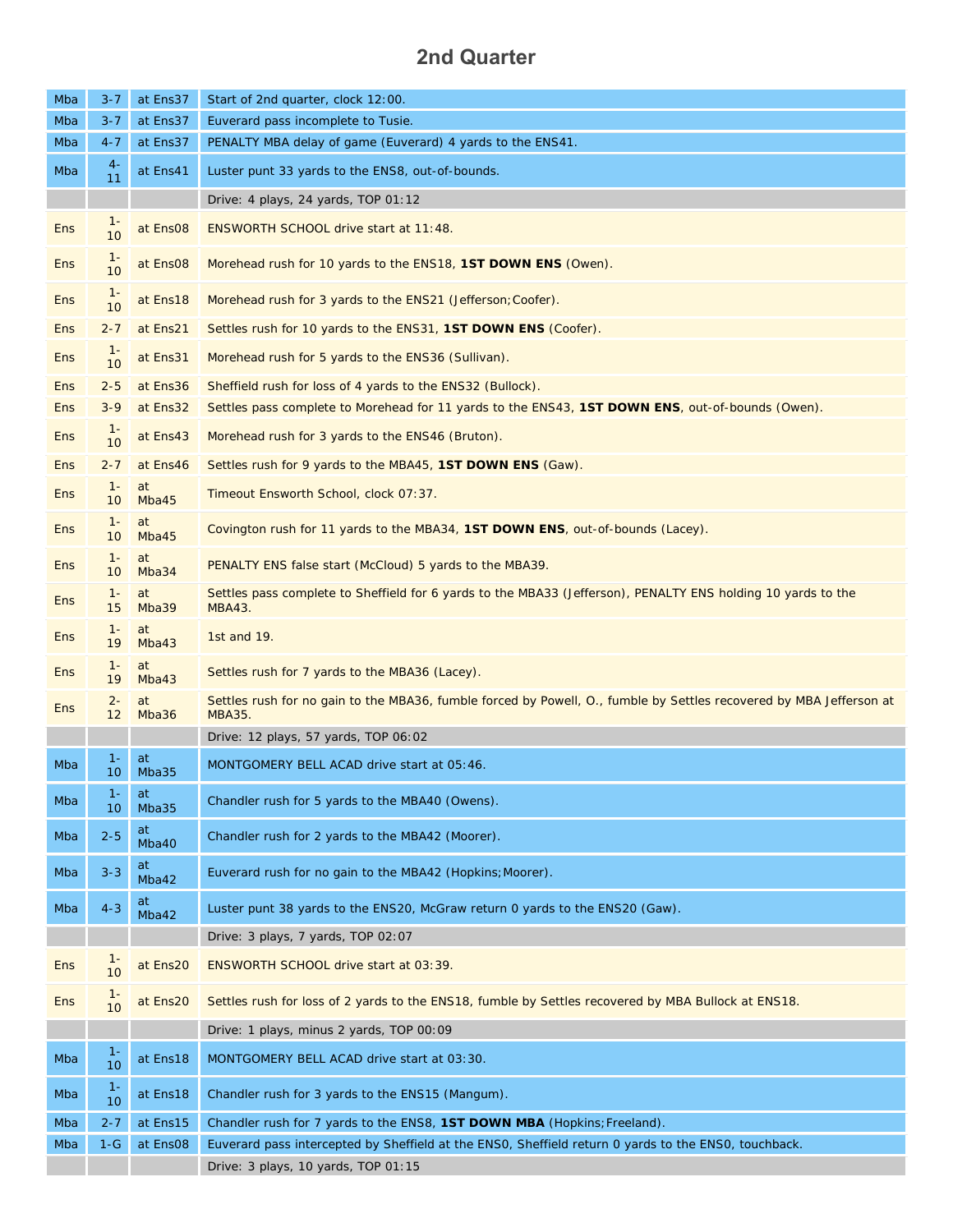| <b>Ens</b> | $1 -$<br>10               | at Ens20 | ENSWORTH SCHOOL drive start at 02:15.                                                                                          |
|------------|---------------------------|----------|--------------------------------------------------------------------------------------------------------------------------------|
|            |                           |          | There was an inadvertent whistle on the previous play, resulting in a                                                          |
|            |                           |          | touchback.                                                                                                                     |
| <b>Ens</b> | $1 -$<br>10               | at Ens20 | Settles pass complete to McGraw for 25 yards to the ENS45, 1ST DOWN ENS, out-of-bounds (Rolfe).                                |
| Ens        | $1 -$<br>10               | at Ens45 | Settles rush for no gain to the ENS45 (Jefferson).                                                                             |
| <b>Ens</b> | $2 -$<br>10               | at Ens45 | Timeout Ensworth School, clock 01:35.                                                                                          |
| <b>Ens</b> | $2 -$<br>10               | at Ens45 | Settles pass incomplete to Hopkins (Rolfe).                                                                                    |
| <b>Ens</b> | $3-$<br>10                | at Ens45 | Settles pass incomplete to Sheffield.                                                                                          |
| <b>Ens</b> | 4-<br>10                  | at Ens45 | Goodwin pass complete to Morehead for 3 yards to the ENS48, out-of-bounds (Tipps).                                             |
|            |                           |          | Drive: 5 plays, 28 yards, TOP 01:09                                                                                            |
| Mba        | $1 -$<br>10               | at Ens48 | MONTGOMERY BELL ACAD drive start at 01:06.                                                                                     |
| Mba        | $1 -$<br>10 <sup>10</sup> | at Ens48 | Euverard rush for 8 yards to the ENS40 (Moorer).                                                                               |
| Mba        | $2 - 2$                   | at Ens40 | Euverard rush for 4 yards to the ENS36, <b>1ST DOWN MBA</b> (Mangum).                                                          |
| Mba        | $1 -$<br>10               | at Ens36 | Euverard pass complete to Rolfe for 12 yards to the ENS24, 1ST DOWN MBA (Freeland).                                            |
| Mba        | $1 -$<br>10               | at Ens24 | TEAM pass incomplete.                                                                                                          |
| Mba        | $2 -$<br>10               | at Ens24 | PENALTY MBA delay of game (Euverard) 5 yards to the ENS29.                                                                     |
| Mba        | $2 -$<br>15               | at Ens29 | Euverard rush for loss of 2 yards to the ENS31, out-of-bounds (Holt), PENALTY MBA holding (Mitchell) 10 yards to<br>the ENS41. |
| Mba        | $2 -$<br>27               | at Ens41 | 2nd and 27.                                                                                                                    |
| Mba        | $2 -$<br>27               | at Ens41 | Euverard pass incomplete to Lacey.                                                                                             |
| Mba        | $3-$<br>27                | at Ens41 | Timeout Montgomery Bell Acad, clock 00:05.                                                                                     |
| Mba        | $3-$<br>27                | at Ens41 | Euverard pass complete to Rolfe for 11 yards to the ENS30, Lacey for 2 yards to the ENS28, out-of-bounds<br>(McGraw).          |
| Mba        | $4-$<br>14                | at Ens28 | End of half, clock 00:00.                                                                                                      |
|            |                           |          | Drive: 7 plays, 20 yards, TOP 01:06                                                                                            |
|            |                           |          |                                                                                                                                |

**Montgomery Bell Acad 7, Ensworth School 0**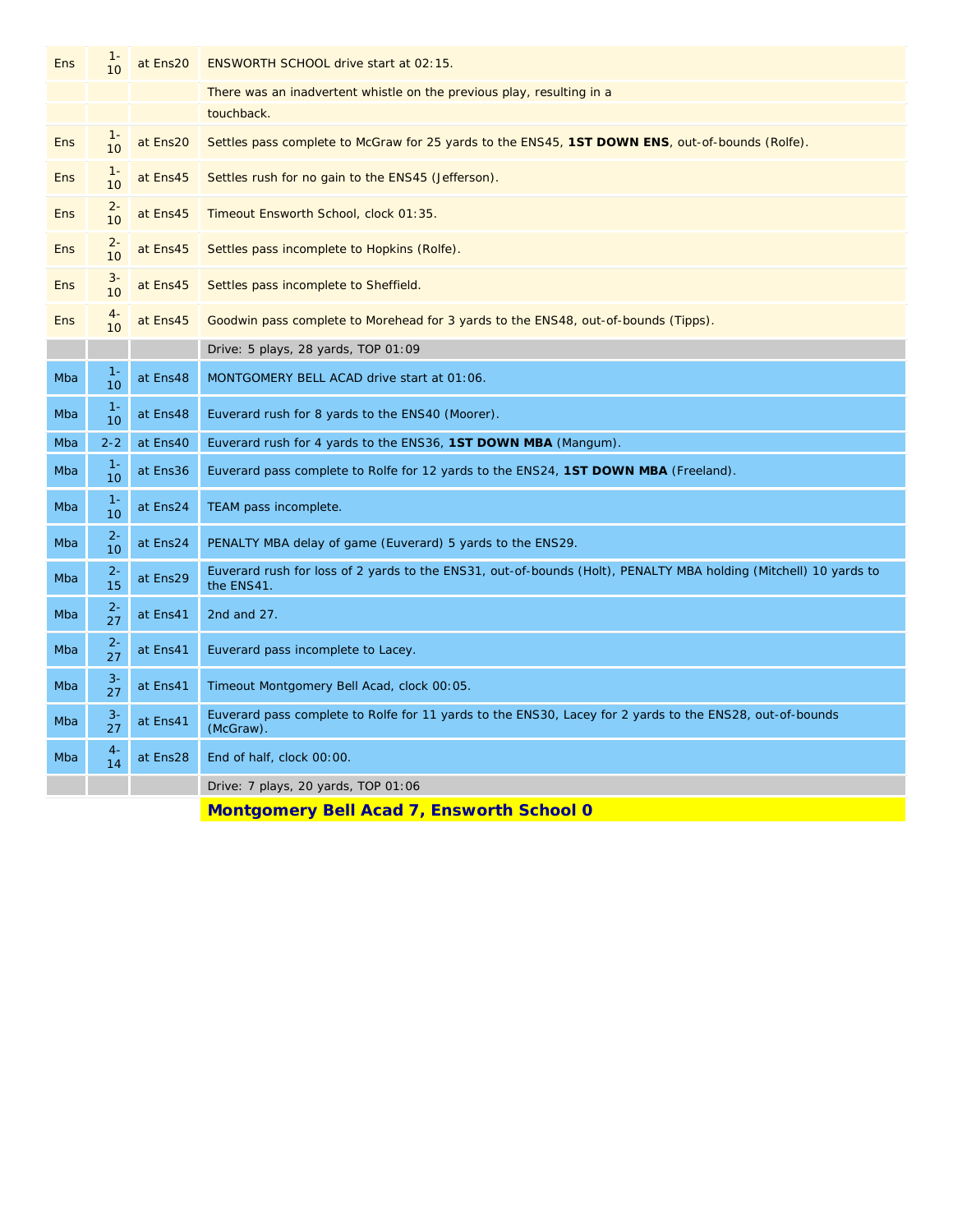# **3rd Quarter**

| Mba        | $4-$<br>14               | at Ens28    | Start of 3rd quarter, clock 12:00.                                                                                                       |
|------------|--------------------------|-------------|------------------------------------------------------------------------------------------------------------------------------------------|
|            |                          |             | Drive: 7 plays, 20 yards, TOP 01:06                                                                                                      |
|            |                          |             | Luster kickoff 28 yards to the ENSO, touchback.                                                                                          |
| <b>Ens</b> | 10                       | at Ens20    | ENSWORTH SCHOOL drive start at 12:00.                                                                                                    |
| <b>Ens</b> | $1 -$<br>10              | at Ens20    | Morehead rush for 2 yards to the ENS22 (Jefferson).                                                                                      |
| <b>Ens</b> | $2 - 8$                  | at Ens22    | Morehead rush for loss of 5 yards to the ENS17 (Powell, O.).                                                                             |
| <b>Ens</b> | $3-$<br>13               | at Ens17    | Settles pass intercepted by Owen at the ENS24, Owen return 7 yards to the ENS17, out-of-bounds, PENALTY ENS<br>holding declined.         |
|            |                          |             | Drive: 3 plays, minus 3 yards, TOP 01:22                                                                                                 |
| Mba        | $1 -$<br>10              | at Ens17    | MONTGOMERY BELL ACAD drive start at 10:38.                                                                                               |
| Mba        | $1 -$<br>10              | at Ens17    | Chandler rush for loss of 1 yard to the ENS18 (Moorer).                                                                                  |
| Mba        | $2 -$<br>11              | at Ens18    | Lacey rush for 13 yards to the ENS5, <b>1ST DOWN MBA</b> (Settles).                                                                      |
| Mba        | $1-G$                    | at Ens05    | Chandler rush for loss of 2 yards to the ENS7 (Covington).                                                                               |
| Mba        | $2 - G$                  | at Ens07    | Euverard rush for loss of 3 yards to the ENS10 (Hopkins).                                                                                |
| Mba        | $3-G$                    | at Ens10    | Timeout Montgomery Bell Acad, clock 08:13.                                                                                               |
| Mba        | $3-G$                    | at Ens10    | Euverard pass incomplete to Ball.                                                                                                        |
| Mba        | $4-G$                    | at Ens10    | Luster field goal attempt from 27 GOOD, clock 08:00.                                                                                     |
|            |                          |             | <b>Montgomery Bell Acad 10, Ensworth School 0</b>                                                                                        |
|            |                          |             | Drive: 6 plays, 7 yards, TOP 02:38                                                                                                       |
|            |                          |             | Luster kickoff 60 yards to the ENS0, touchback.                                                                                          |
| <b>Ens</b> | $1 -$<br>10              | at Ens20    | ENSWORTH SCHOOL drive start at 08:00.                                                                                                    |
| <b>Ens</b> | $1 -$<br>10              | at Ens20    | Morehead rush for 3 yards to the ENS23 (Bullock).                                                                                        |
| <b>Ens</b> | $2 - 7$                  | at Ens23    | Settles pass incomplete to Freeland (Owen), PENALTY MBA pass interference (Owen) 15 yards to the ENS38, 1ST<br><b>DOWN ENS, NO PLAY.</b> |
| <b>Ens</b> | 10                       | at Ens38    | Settles pass incomplete to Hopkins (Gaw), PENALTY ENS pass interference (Hopkins) 15 yards to the ENS23, NO<br>PLAY.                     |
| <b>Ens</b> | 25                       | at Ens23    | Freeland rush for 2 yards to the ENS25 (Jefferson).                                                                                      |
| <b>Ens</b> | 23                       | at Ens25    | Settles rush for 8 yards to the ENS33 (Jefferson).                                                                                       |
| <b>Ens</b> | $3-$<br>15               | at Ens33    | Morehead rush for 2 yards to the ENS35 (Lien; Roberts).                                                                                  |
| <b>Ens</b> | $4-$<br>13               | at Ens35    | Green punt 38 yards to the MBA27, Owen return 0 yards to the MBA27 (Lowe).                                                               |
|            |                          |             | Drive: 4 plays, 15 yards, TOP 03:00                                                                                                      |
| Mba        | $1 -$<br>10              | at<br>Mba27 | MONTGOMERY BELL ACAD drive start at 05:00.                                                                                               |
| Mba        | $1 -$<br>10              | at<br>Mba27 | Chandler rush for no gain to the MBA27 (Travis).                                                                                         |
| Mba        | $2 -$<br>10              | at<br>Mba27 | Euverard pass complete to Rolfe for 5 yards to the MBA32.                                                                                |
| Mba        | $3 - 5$                  | at<br>Mba32 | Euverard rush for 9 yards to the MBA41, 1ST DOWN MBA (Freeland).                                                                         |
| Mba        | $1 -$<br>10              | at<br>Mba41 | Chandler rush for 5 yards to the MBA46, out-of-bounds (Freeland).                                                                        |
| Mba        | $2 - 5$                  | at<br>Mba46 | Euverard rush for 12 yards to the ENS42, 1ST DOWN MBA (Settles).                                                                         |
| Mba        | $1 -$<br>10 <sup>°</sup> | at Ens42    | Tusie rush for 3 yards to the ENS39 (Moorer).                                                                                            |
| Mba        | $2 - 7$                  | at Ens39    | Chandler rush for 13 yards to the ENS26, 1ST DOWN MBA (Settles; Sheffield).                                                              |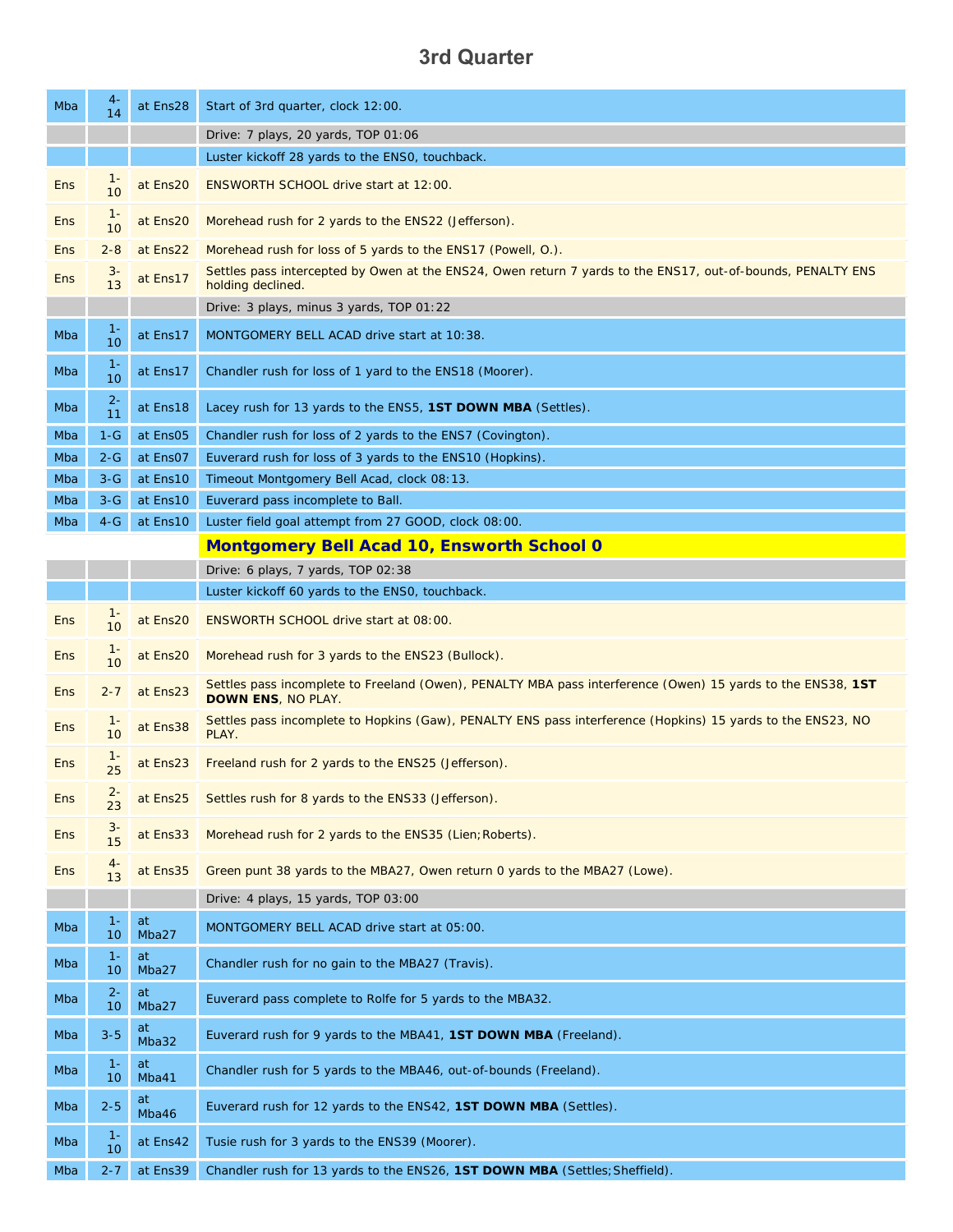| Mba        | $1 -$<br>10 | at Ens26 | Chandler rush for 1 yard to the ENS25 (Antonutti; Terry).             |
|------------|-------------|----------|-----------------------------------------------------------------------|
| Mba        | $2 - 9$     | at Ens25 | Euverard pass incomplete to Wilson, QB hurry by Holt.                 |
| Mba        | $3 - 9$     | at Ens25 | Euverard pass incomplete to Wilson.                                   |
| Mba        | $4 - 9$     | at Ens25 | Euverard pass incomplete to Lacey.                                    |
|            |             |          | Drive: 11 plays, 48 yards, TOP 04:24                                  |
| <b>Ens</b> |             |          | at Ens25 ENSWORTH SCHOOL drive start at 00:36.                        |
| <b>Ens</b> | 10          |          | at Ens25 Morehead rush for 9 yards to the ENS34 (Sullivan).           |
| <b>Ens</b> | $2 - 1$     |          | at Ens34 Morehead rush for 3 yards to the ENS37, 1ST DOWN ENS (Lien). |
|            |             |          | Drive: 2 plays, 12 yards, TOP 03:18                                   |
|            |             |          | <b>Montgomery Bell Acad 10, Ensworth School 0</b>                     |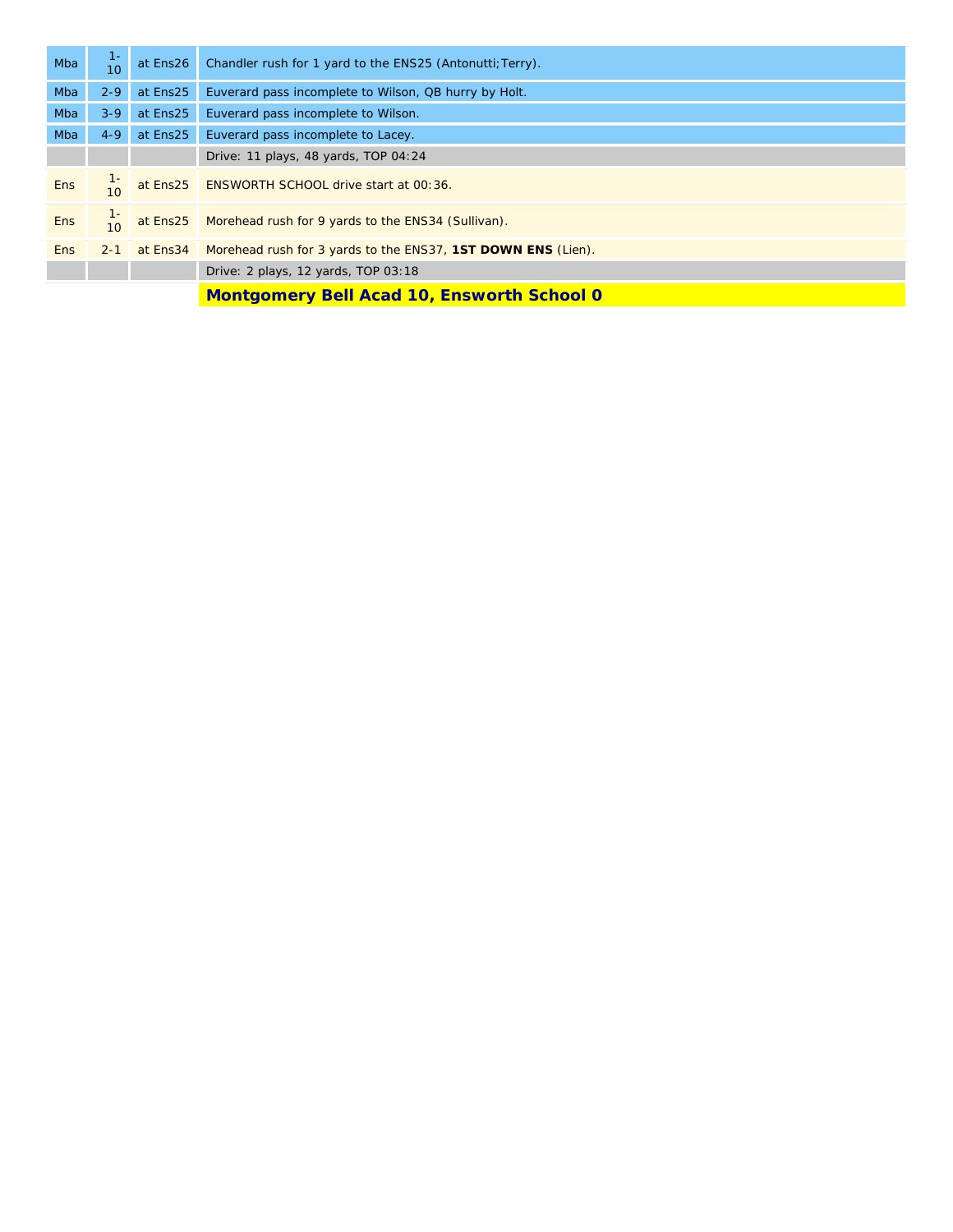## **4th Quarter**

| <b>Ens</b>                                        | $1 -$<br>10              | at<br>Ens37             | Start of 4th quarter, clock 12:00.                                                                                                                 |
|---------------------------------------------------|--------------------------|-------------------------|----------------------------------------------------------------------------------------------------------------------------------------------------|
| <b>Ens</b>                                        | $1 -$<br>10 <sup>°</sup> | at<br>Ens37             | Sheffield rush for 4 yards to the ENS41 (Jefferson).                                                                                               |
| <b>Ens</b>                                        | $2 - 6$                  | at<br>Ens41             | PENALTY ENS false start (Davis) 5 yards to the ENS36.                                                                                              |
| <b>Ens</b>                                        | $2 -$<br>11              | at<br>Ens36             | Settles pass complete to Sheffield for 48 yards to the MBA16, 1ST DOWN ENS (Owen).                                                                 |
| <b>Ens</b>                                        | $1 -$<br>10 <sup>°</sup> | at<br>Mba16             | PENALTY ENS false start (Douglas) 5 yards to the MBA21.                                                                                            |
| <b>Ens</b>                                        | $1 -$<br>15              | at<br>Mba21             | Settles rush for 5 yards to the MBA16 (Bruton).                                                                                                    |
| <b>Ens</b>                                        | $2 -$<br>10 <sup>°</sup> | at<br>Mba16             | Settles pass incomplete to Covington (Bullock).                                                                                                    |
| <b>Ens</b>                                        | $3-$<br>10 <sup>°</sup>  | at<br>Mba16             | Settles pass complete to Hopkins for 15 yards to the MBA1, 1ST DOWN ENS (Bullock).                                                                 |
| <b>Ens</b>                                        | $1-G$                    | at<br>Mba01             | Morehead rush for 1 yard to the MBA0, TOUCHDOWN, clock 09:18.                                                                                      |
|                                                   |                          |                         |                                                                                                                                                    |
|                                                   |                          |                         | Cochran kick attempt good.                                                                                                                         |
| <b>Montgomery Bell Acad 10, Ensworth School 7</b> |                          |                         |                                                                                                                                                    |
|                                                   |                          |                         | Drive: 8 plays, 75 yards, TOP 03:18                                                                                                                |
|                                                   |                          |                         | Green kickoff 35 yards to the MBA25, out-of-bounds, MBA ball on MBA35.                                                                             |
| Mba                                               | $1 -$<br>10              | at<br>Mba35             | MONTGOMERY BELL ACAD drive start at 09:18.                                                                                                         |
| Mba                                               | $1 -$<br>10 <sup>°</sup> | at<br>Mba35             | Euverard pass complete to Tusie for 11 yards to the MBA46, 1ST DOWN MBA (McGraw).                                                                  |
| Mba                                               | $1 -$<br>10 <sup>°</sup> | at<br>Mba46             | Tusie rush for 5 yards to the ENS49 (Goodwin).                                                                                                     |
| Mba                                               | $2 - 5$                  | at<br>Ens49             | Euverard rush for 3 yards to the ENS46 (Travis).                                                                                                   |
| Mba                                               | $3 - 2$                  | at<br>Ens46             | Chandler rush for 1 yard to the ENS45 (Moorer).                                                                                                    |
| Mba                                               | $4 - 1$                  | at<br>Ens45             | PENALTY MBA delay of game 5 yards to the 50 yardline.                                                                                              |
| Mba                                               | $4 - 6$                  | at<br>Mba50             | Luster punt 44 yards to the ENS6, fair catch by McGraw.                                                                                            |
|                                                   |                          |                         | Drive: 4 plays, 15 yards, TOP 02:11                                                                                                                |
| <b>Ens</b>                                        | $1 -$<br>10 <sup>°</sup> | at<br>Ens <sub>06</sub> | ENSWORTH SCHOOL drive start at 07:07.                                                                                                              |
| <b>Ens</b>                                        | $1 -$<br>10              | at<br>Ens06             | Morehead rush for 7 yards to the ENS13 (Gaw).                                                                                                      |
| <b>Ens</b>                                        | $2 - 3$                  | at<br>Ens13             | Morehead rush for loss of 2 yards to the ENS11 (Bruton).                                                                                           |
| <b>Ens</b>                                        | $3 - 5$                  | at<br>Ens11             | Settles rush for 9 yards to the ENS20, 1ST DOWN ENS.                                                                                               |
| <b>Ens</b>                                        | $1 -$<br>10 <sup>°</sup> | at<br>Ens20             | Morehead rush for 1 yard to the ENS21 (Jefferson).                                                                                                 |
| <b>Ens</b>                                        | $2 - 9$                  | at<br>Ens21             | Morehead rush for 3 yards to the ENS24 (Coofer).                                                                                                   |
| <b>Ens</b>                                        | $3 - 6$                  | at<br>Ens24             | Settles pass complete to Hopkins for 43 yards to the MBA33 (Jefferson), PENALTY ENS pass interference (Hopkins)<br>12 yards to the ENS12, NO PLAY. |
| <b>Ens</b>                                        | $3-$<br>18               | at<br>Ens12             | Settles pass incomplete to Freeland (Bullock).                                                                                                     |
| Ens                                               | $4-$<br>18               | at<br>Ens12             | Green punt 54 yards to the MBA34, downed.                                                                                                          |
|                                                   |                          |                         | Drive: 6 plays, 6 yards, TOP 03:19                                                                                                                 |
| Mba                                               | $1 -$                    | at                      | MONTGOMERY BELL ACAD drive start at 03:48.                                                                                                         |
|                                                   | 10                       | Mba34                   |                                                                                                                                                    |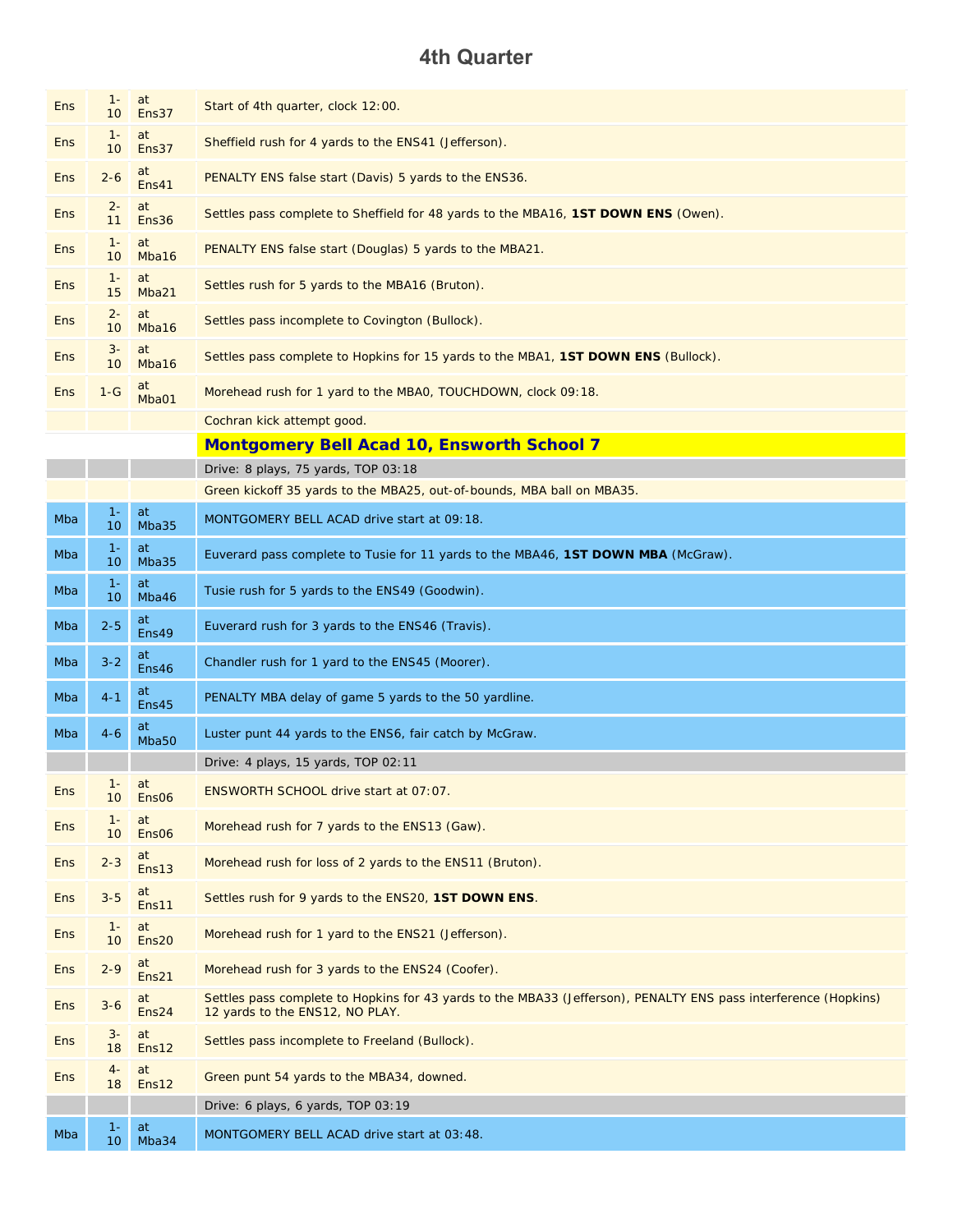| Mba        | $1 -$<br>10              | at<br>Mba34 | Chandler rush for 5 yards to the MBA39 (Freeland).                                                                                                       |  |
|------------|--------------------------|-------------|----------------------------------------------------------------------------------------------------------------------------------------------------------|--|
| Mba        | $2 - 5$                  | at<br>Mba39 | Timeout Ensworth School, clock 03:37.                                                                                                                    |  |
| Mba        | $2 - 5$                  | at<br>Mba39 | Chandler rush for 4 yards to the MBA43 (Freeland).                                                                                                       |  |
| Mba        | $3 - 1$                  | at<br>Mba43 | Euverard rush for no gain to the MBA43 (Douglas).                                                                                                        |  |
| Mba        | $4 - 1$                  | at<br>Mba43 | Timeout Ensworth School, clock 02:58.                                                                                                                    |  |
| Mba        | $4 - 1$                  | at<br>Mba43 | Luster punt 31 yards to the ENS26, fair catch by McGraw, PENALTY MBA kick catching interference 15 yards to the<br>ENS41, 1st and 10, ENS ball on ENS41. |  |
|            |                          |             | Drive: 3 plays, 9 yards, TOP 00:57                                                                                                                       |  |
| <b>Ens</b> | $1 -$<br>10 <sup>°</sup> | at<br>Ens41 | ENSWORTH SCHOOL drive start at 02:51.                                                                                                                    |  |
| <b>Ens</b> | $1 -$<br>10 <sup>°</sup> | at<br>Ens41 | Settles rush for 6 yards to the ENS47 (Lacey).                                                                                                           |  |
| <b>Ens</b> | $2 - 4$                  | at<br>Ens47 | Settles pass complete to McGraw for 16 yards to the MBA37, 1ST DOWN ENS (Lacey).                                                                         |  |
| <b>Ens</b> | $1 -$<br>10              | at<br>Mba37 | Settles pass incomplete to McGraw.                                                                                                                       |  |
| <b>Ens</b> | $2 -$<br>10              | at<br>Mba37 | Settles rush for 8 yards to the MBA29, out-of-bounds (Powell, O.).                                                                                       |  |
| <b>Ens</b> | $3 - 2$                  | at<br>Mba29 | Morehead rush for 7 yards to the MBA22, 1ST DOWN ENS (Allen).                                                                                            |  |
| <b>Ens</b> | $1 -$<br>10 <sup>°</sup> | at<br>Mba22 | Settles pass incomplete to McGraw (Lacey).                                                                                                               |  |
| <b>Ens</b> | $2 -$<br>10 <sup>°</sup> | at<br>Mba22 | Settles rush for 5 yards to the MBA17 (Lacey).                                                                                                           |  |
| <b>Ens</b> | $3 - 5$                  | at<br>Mba17 | PENALTY ENS offside 5 yards to the MBA22.                                                                                                                |  |
| <b>Ens</b> | $3-$<br>10 <sup>°</sup>  | at<br>Mba22 | Settles pass complete to McGraw for 22 yards to the MBAO, clock 00:14, PENALTY ENS IE (Freeland) 5 yards to the<br>MBA27, NO PLAY.                       |  |
| <b>Ens</b> | $3-$<br>15               | at<br>Mba27 | Settles pass complete to Hopkins for 15 yards to the MBA12, 1ST DOWN ENS (Lacey; Allen).                                                                 |  |
| <b>Ens</b> | $1 -$<br>10              | at<br>Mba12 | Timeout Ensworth School, clock 00:04.                                                                                                                    |  |
| <b>Ens</b> | $1 -$<br>10 <sup>°</sup> | at<br>Mba12 | Timeout Montgomery Bell Acad, clock 00:04.                                                                                                               |  |
| <b>Ens</b> | $1 -$<br>10 <sup>°</sup> | at<br>Mba12 | Timeout Montgomery Bell Acad, clock 00:04.                                                                                                               |  |
| <b>Ens</b> | $1 -$<br>10 <sup>°</sup> | at<br>Mba12 | Cochran field goal attempt from 29 MISSED - wide right, spot at ENS20, clock 00:00.                                                                      |  |
|            |                          |             | Drive: 9 plays, 47 yards, TOP 00:00                                                                                                                      |  |
| Mba        | $1 -$<br>10 <sub>1</sub> | at<br>Ens20 | End of game, clock 00:00.                                                                                                                                |  |
|            |                          |             | <b>FINAL SCORE</b>                                                                                                                                       |  |
|            |                          |             | <b>Montgomery Bell Acad 10, Ensworth School 7</b>                                                                                                        |  |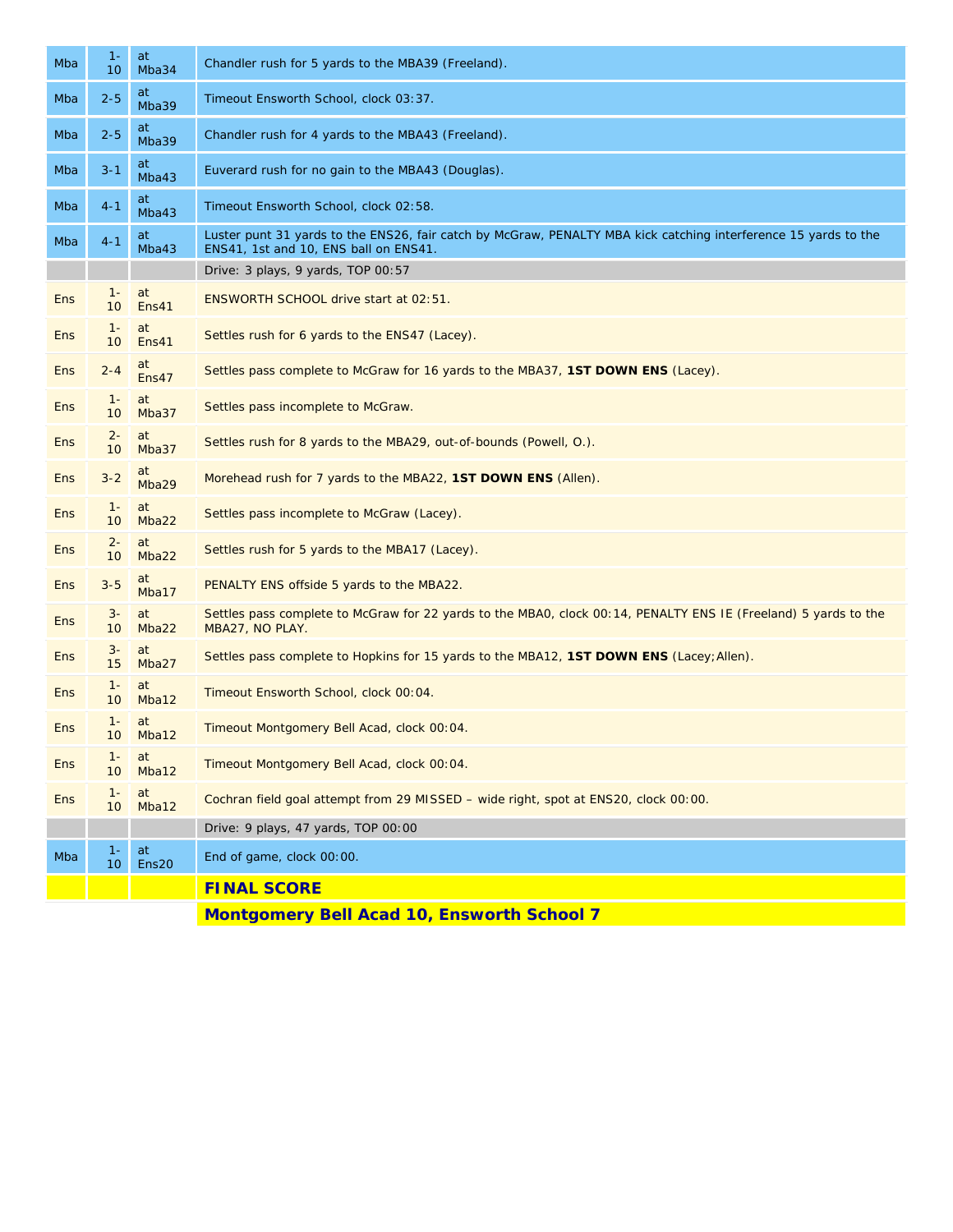# **Play Breakdown Summary**

**Play Breakdown Summary (Final)** 

| Ensworth School                                                                                                                                                                                                                                                                                                                                                                                                                                                                                                                                                                                                                                                                                                                                                                                                                        | Montgomery Bell Acad                                                                                                                                                                                                                                        |                                                                                                                                                                                              |
|----------------------------------------------------------------------------------------------------------------------------------------------------------------------------------------------------------------------------------------------------------------------------------------------------------------------------------------------------------------------------------------------------------------------------------------------------------------------------------------------------------------------------------------------------------------------------------------------------------------------------------------------------------------------------------------------------------------------------------------------------------------------------------------------------------------------------------------|-------------------------------------------------------------------------------------------------------------------------------------------------------------------------------------------------------------------------------------------------------------|----------------------------------------------------------------------------------------------------------------------------------------------------------------------------------------------|
| RUN PASS Total<br>Down<br>$OVERALL$ 36<br>18<br>54<br>$1ST$ DOWN $20$ 5 25<br>2ND DOWN-SHORT 2 0 2<br>2ND DOWN-MIDDLE 1 1 2<br>2ND DOWN-LONG 9 4 13<br>3RD DOWN-SHORT 1 0 1<br>3RD DOWN-MIDDLE 0 0 0<br>3RD DOWN-LONG 3 7 10<br>4TH DOWN 0 1 1                                                                                                                                                                                                                                                                                                                                                                                                                                                                                                                                                                                         | Down<br>$OVERAIL$ 37<br>$1ST$ DOWN $18$<br>$2ND$ DOWN-SHORT 2<br>2ND DOWN-MIDDLE 5 0 5<br>2ND DOWN-LONG 8 4 12<br>3RD DOWN-SHORT 2 0 2<br>$\begin{tabular}{llllll} 3RD & DOWN-MIDDLE. & 1 & 1 \\ 3RD & DOWN-LONG. & 1 & 6 \\ \end{tabular}$<br>$4TH$ DOWN 0 | RUN PASS Total<br>22<br>59<br>$\overline{7}$<br>25<br>$\mathbf{1}$<br>$\overline{\phantom{a}}$<br>$\overline{\phantom{0}}^2$<br>$\overline{7}$<br>3<br>3                                     |
| Ensworth School<br>Formation RUN PASS Total Formation RUN PASS Total<br>. 36<br>18                                                                                                                                                                                                                                                                                                                                                                                                                                                                                                                                                                                                                                                                                                                                                     | Montgomery Bell Acad<br>54 37<br>22                                                                                                                                                                                                                         | 59                                                                                                                                                                                           |
| Ensworth School (Sorted by Play type)                                                                                                                                                                                                                                                                                                                                                                                                                                                                                                                                                                                                                                                                                                                                                                                                  |                                                                                                                                                                                                                                                             |                                                                                                                                                                                              |
| 1ST DOWN RUN (20 RUN, 5 PASS)<br>$1-25$ E23 #14 2 [<br>-1<br>$1-10 E37$ #21 4 [<br>-1<br>$1 - 10$ E20 #3<br>$1\left[$<br>-1<br>$1 - 10$ E20 #3<br>3 [<br>1<br>$1 - 10$ E31 #3<br>$-3$ [<br>-1<br>$1 - 10$ E08 #3<br>10 [<br>1<br>$1 - 10$ E18 #3<br>$\overline{\phantom{a}3}$ [<br>-1<br>2 [<br>$1 - 10$ E20 #3<br>-1<br>$1 - 10$ E43 #3<br>$\overline{\phantom{a}3}$ [<br>1<br>$1 - 10$ E06 #3<br>$7 \quad [$<br>1<br>3 [<br>$1 - 10$ E35 #3<br>1<br>9 <sub>1</sub><br>$1 - 10$ E25 #3<br>$1 - 1$ MO1 #3<br>$1$ [<br>1<br>1<br>$1 - 10$ E31 #3<br>5 [<br>1-10 M45 #34 11 [<br>-1<br>1-10 E45 #5<br>$\begin{array}{ccc} & & 0 \\ & & \end{array}$<br>1<br>$1 - 19$ M43 #5<br>-1<br>$\begin{array}{c} 7 \ \ 1 \\ 5 \ \ 1 \end{array}$<br>J.<br>$1 - 15$ M21 #5<br>6 <sup>1</sup><br>$1 - 10$ E41 #5<br>J<br>1-10 E20 #5<br>$-2$ [<br>-1 |                                                                                                                                                                                                                                                             | 1ST DOWN PASS<br>1-10 E20 #5 to #1<br>25 [<br>-1<br>$1-10$ M22 #5 to #1 $-$ [<br>-1<br>$1-10$ M37 #5 to #1 - [<br>-1<br>1-10 E18 #5 to #18<br>INT [<br>-1<br>1-15 M39 #5 to #21<br>6 [<br>-1 |
| 2ND-SHORT RUN (2 RUN, 0 PASS)<br>3 [<br>- 1<br>$2 - 1$ E34 #3<br>$2-3$ E13 #3 $-2$ [ ]                                                                                                                                                                                                                                                                                                                                                                                                                                                                                                                                                                                                                                                                                                                                                 |                                                                                                                                                                                                                                                             | 2ND-SHORT PASS                                                                                                                                                                               |
| 2ND-MIDDLE RUN (1 RUN, 1 PASS)<br>$2-5$ E36 #21 $-4$ [ ]                                                                                                                                                                                                                                                                                                                                                                                                                                                                                                                                                                                                                                                                                                                                                                               |                                                                                                                                                                                                                                                             | 2ND-MIDDLE PASS<br>2-4 E47 #5 to #1 16 [ ]                                                                                                                                                   |
| 2ND-LONG RUN (9 RUN, 4 PASS)<br>$2-9$ E21 #3 3 [<br>- 1<br>$2-13$ E28 #3 $-3$ [<br>-1<br>$2-8$ E22 #3 $-5$ [<br>- 1<br>$2 - 12$ M36 #5<br>$\begin{bmatrix} 0 & 1 \end{bmatrix}$<br>$\sim 1$<br>$2 - 10$ M22 #5<br>5 <sup>5</sup><br>$8\quad$ [<br>2-10 M37 #5<br>-1<br>2-7 E46 #5<br>9 <sub>1</sub><br>-1<br>$2 - 7$ E21 #5 10 [<br>-1<br>$2 - 23$ E25 #5<br>$\mathbf{1}$<br>8 <sup>1</sup>                                                                                                                                                                                                                                                                                                                                                                                                                                            |                                                                                                                                                                                                                                                             | 2ND-LONG PASS<br>2-11 E36 #5 to #21 48 [<br>J.<br>-1<br>2-7 E38 #5 to #21<br>2-10 M16 #5 to #34 - [<br>-1<br>2-10 E45 #5 to #9 - [<br>-1                                                     |
| 3RD-SHORT RUN (1 RUN, 0 PASS)<br>$3-2$ M29 #3 7 [ ]                                                                                                                                                                                                                                                                                                                                                                                                                                                                                                                                                                                                                                                                                                                                                                                    |                                                                                                                                                                                                                                                             | 3RD-SHORT PASS                                                                                                                                                                               |
| 3RD-MIDDLE RUN (0 RUN, 0 PASS)                                                                                                                                                                                                                                                                                                                                                                                                                                                                                                                                                                                                                                                                                                                                                                                                         |                                                                                                                                                                                                                                                             | 3RD-MIDDLE PASS                                                                                                                                                                              |
| 3RD-LONG RUN (3 RUN, 7 PASS)<br>$3-15$ E33 #3 2 [ ]<br>$3-5$ E11 #5 9 [ ]                                                                                                                                                                                                                                                                                                                                                                                                                                                                                                                                                                                                                                                                                                                                                              |                                                                                                                                                                                                                                                             | 3RD-LONG PASS<br>3-18 E12 #5 to #14 - [ ]<br>3-10 E45 #5 to #21<br>$-$ [ $\qquad$ ]                                                                                                          |